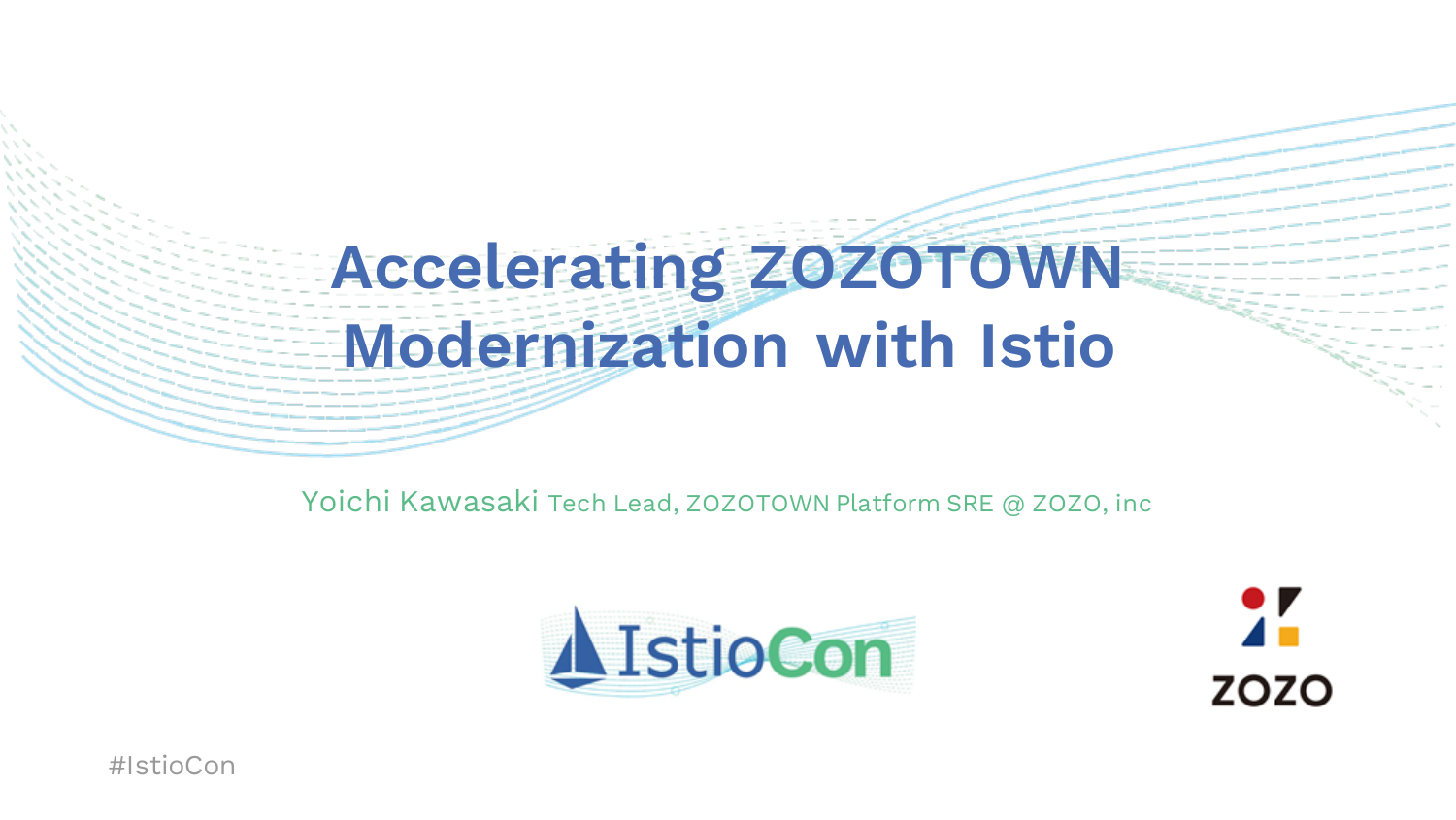### **Agenda**

- Introduction
- ZOZOTOWN application modernization
	- Migration strategy
	- O Istio adoption
- Recap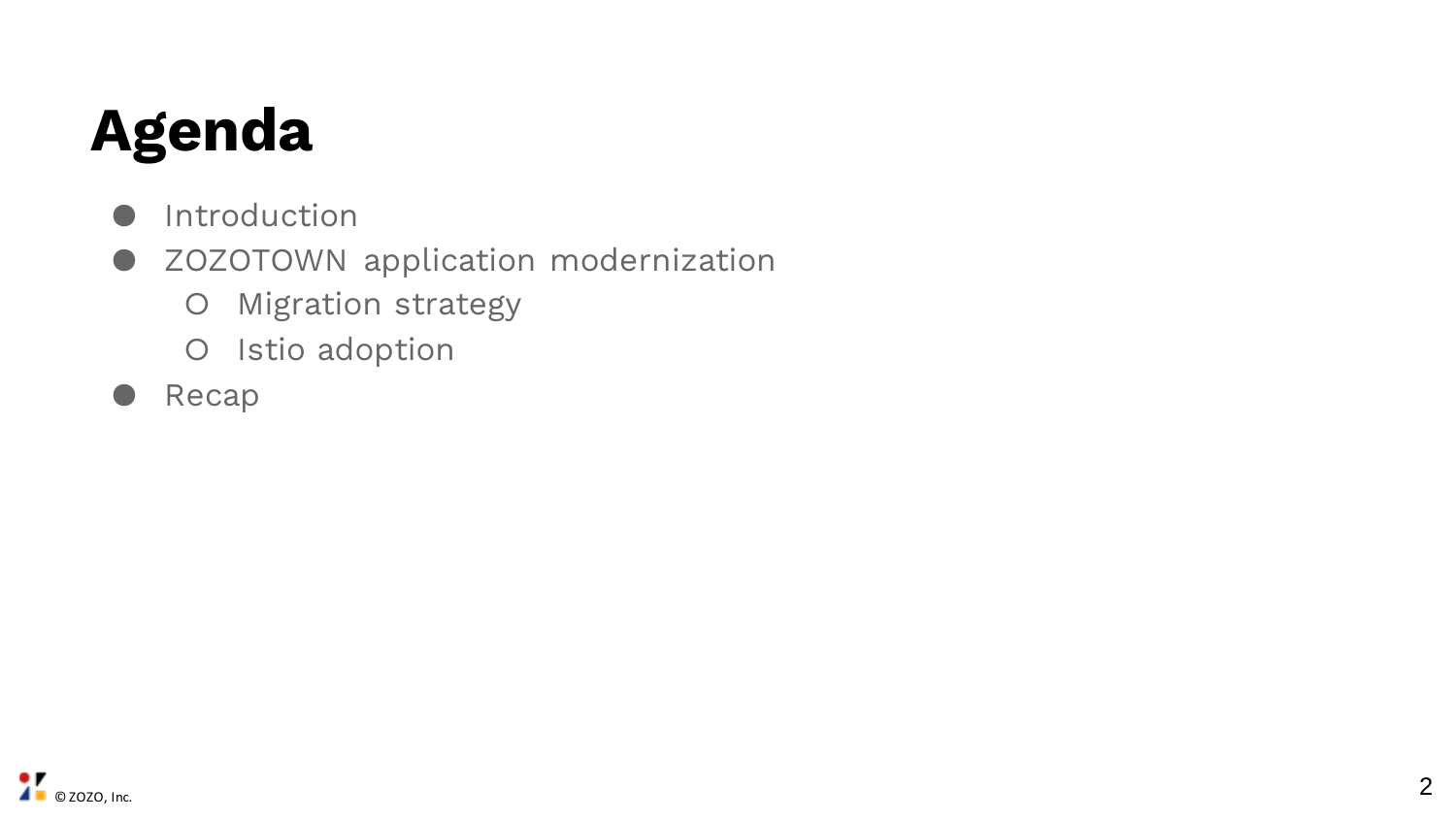

### **ZOZOTOWN**

#### **https://zozo.jp/**

- The largest fashion online shopping website in Japan.
- Over 1,500 stores offering more than 8,400 brands.
- At any given time, more than 830,000 items are available for purchase, in addition of more than 2,900 new items (average) per day.(As of Dec. 31st, 2021)
- Operates ZOZOCOSME, a specialized cosmetics mall, ZOZOSHOES, a shoe-specialized mall, and ZOZOVILLA, a luxury & designer zone.
- Same day delivery services are available in limited areas within Japan.
- Gift-wrapping services.
- Deferred payment option, "Tsukebarai".
- Since Dec. 15th, 2004

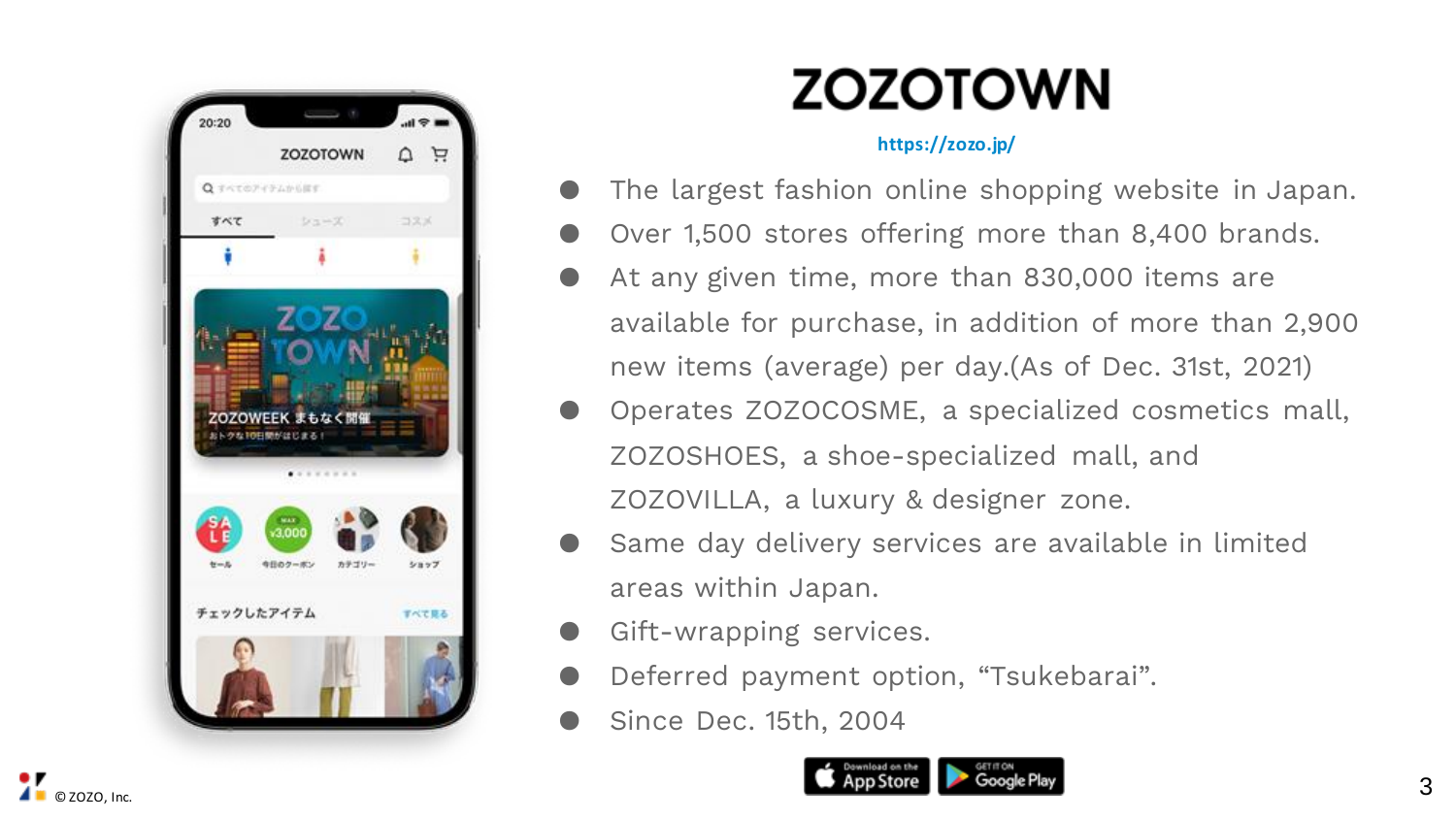

![](_page_3_Figure_1.jpeg)

![](_page_3_Figure_2.jpeg)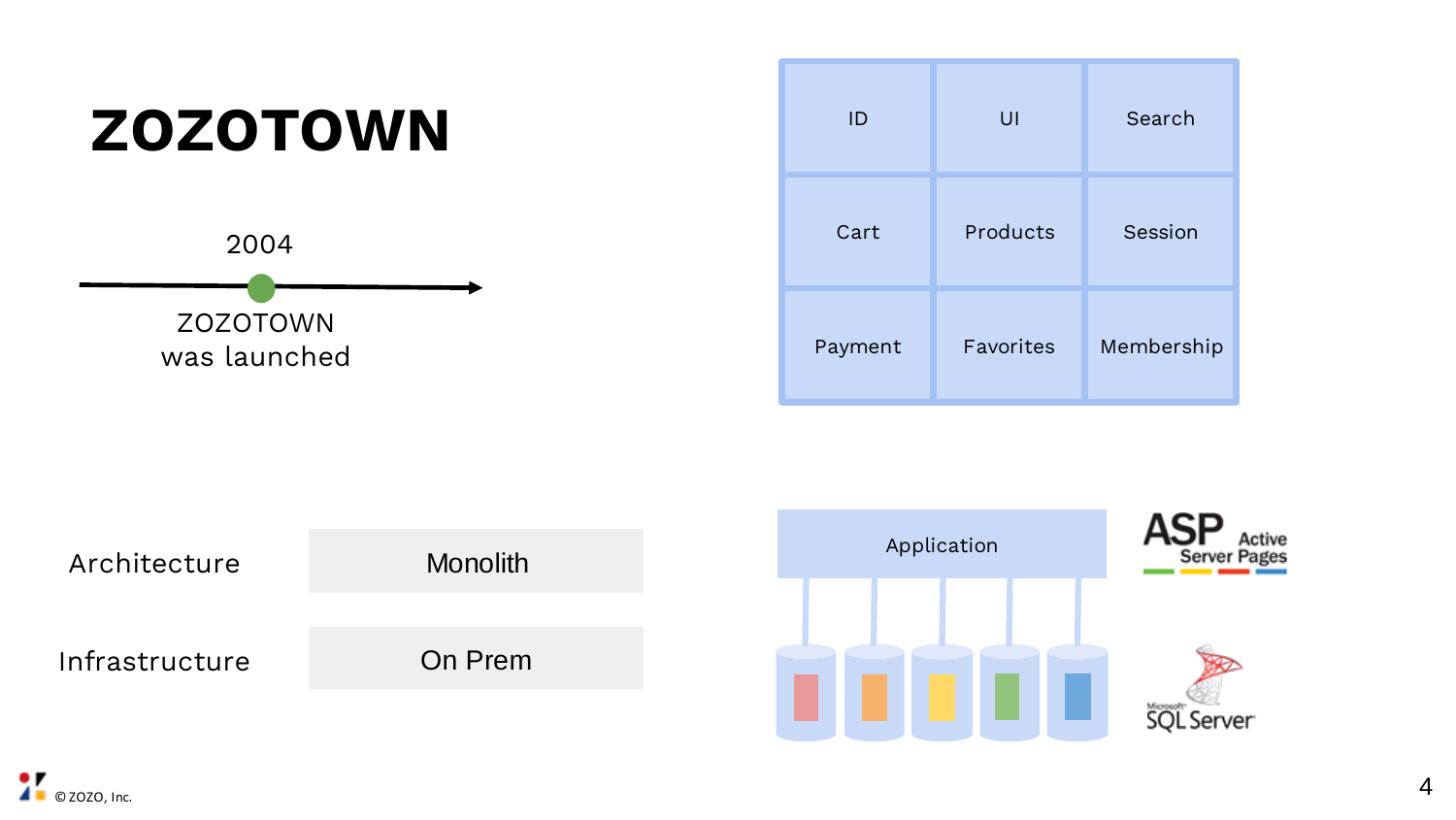### **ZOZOTOWN modernization**

![](_page_4_Figure_1.jpeg)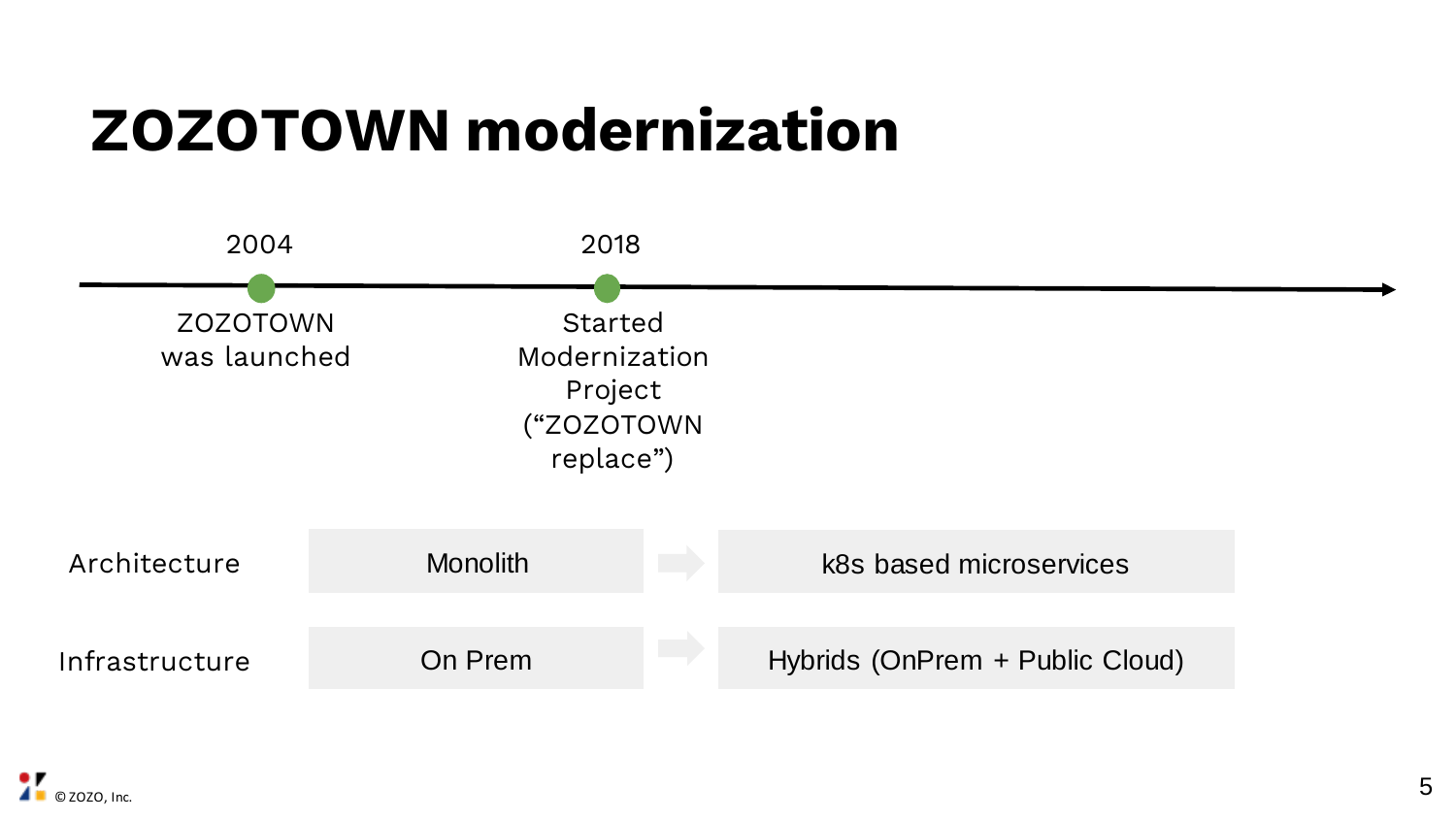### **Strangling the monolith**

| ID      | UI        | Search     |
|---------|-----------|------------|
| Cart    |           | Session    |
| Payment | Favorites | Membership |

![](_page_5_Figure_2.jpeg)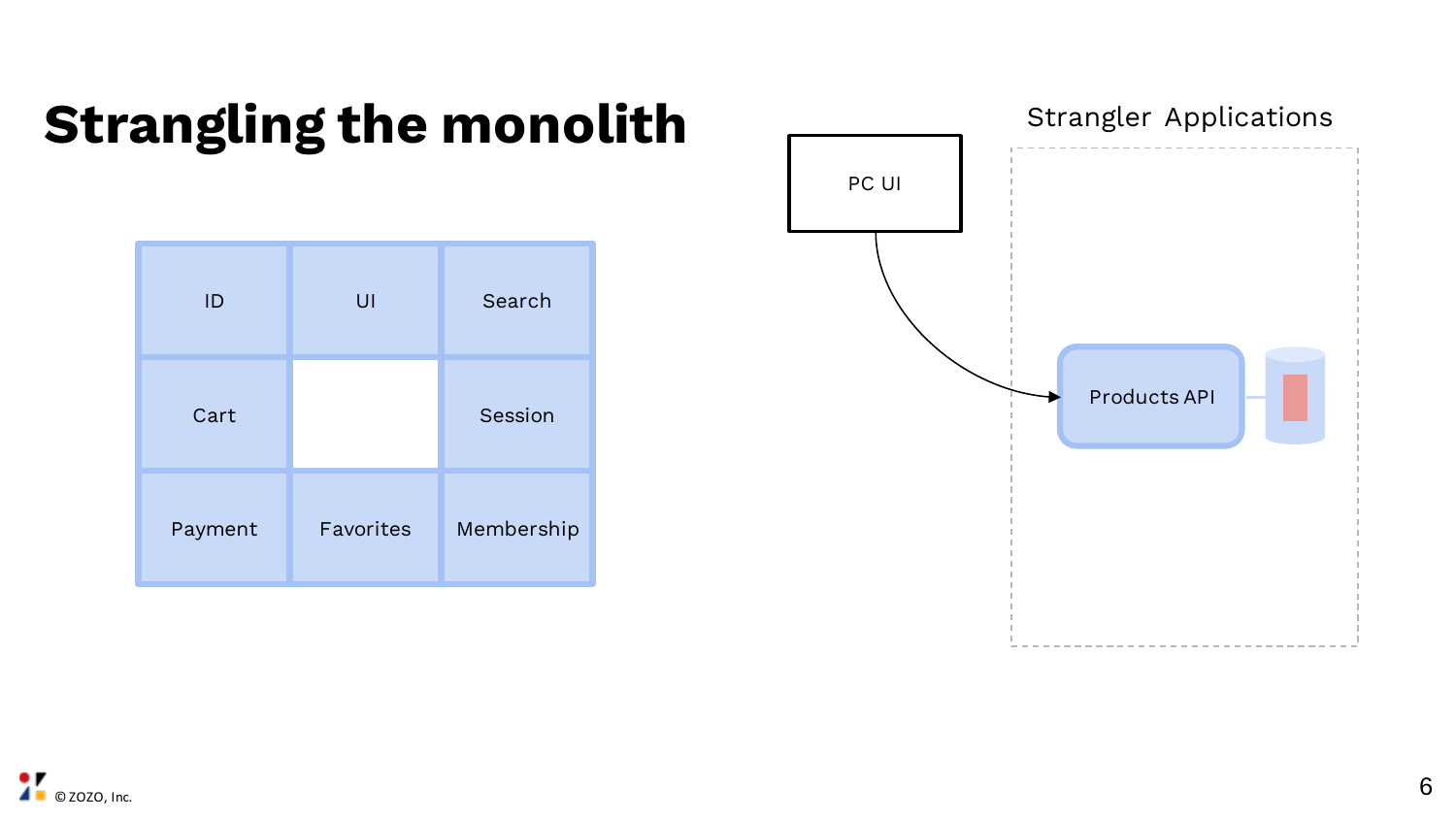### **ZOZOTOWN modernization**

![](_page_6_Figure_1.jpeg)

![](_page_6_Picture_2.jpeg)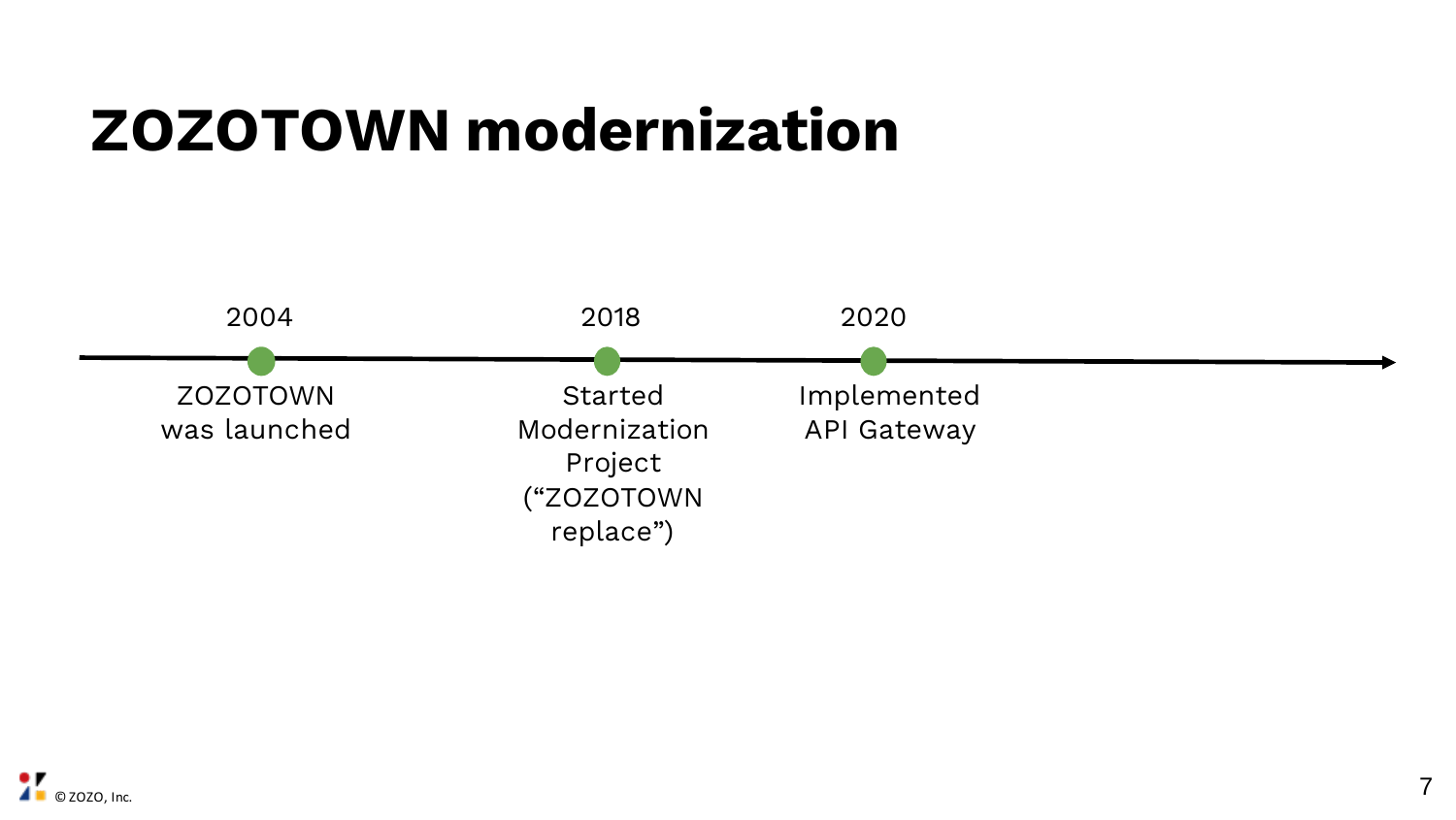![](_page_7_Figure_0.jpeg)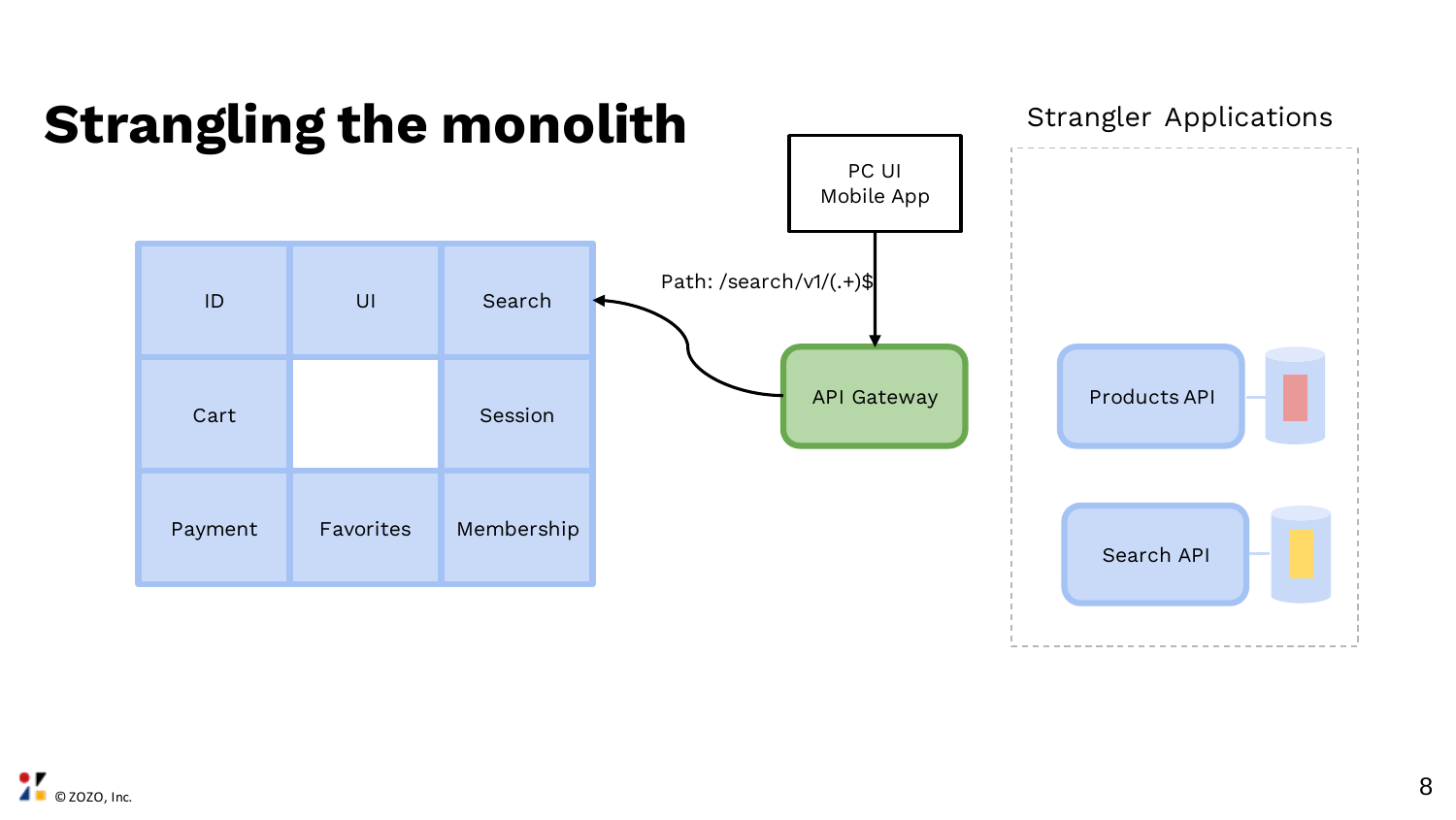![](_page_8_Figure_0.jpeg)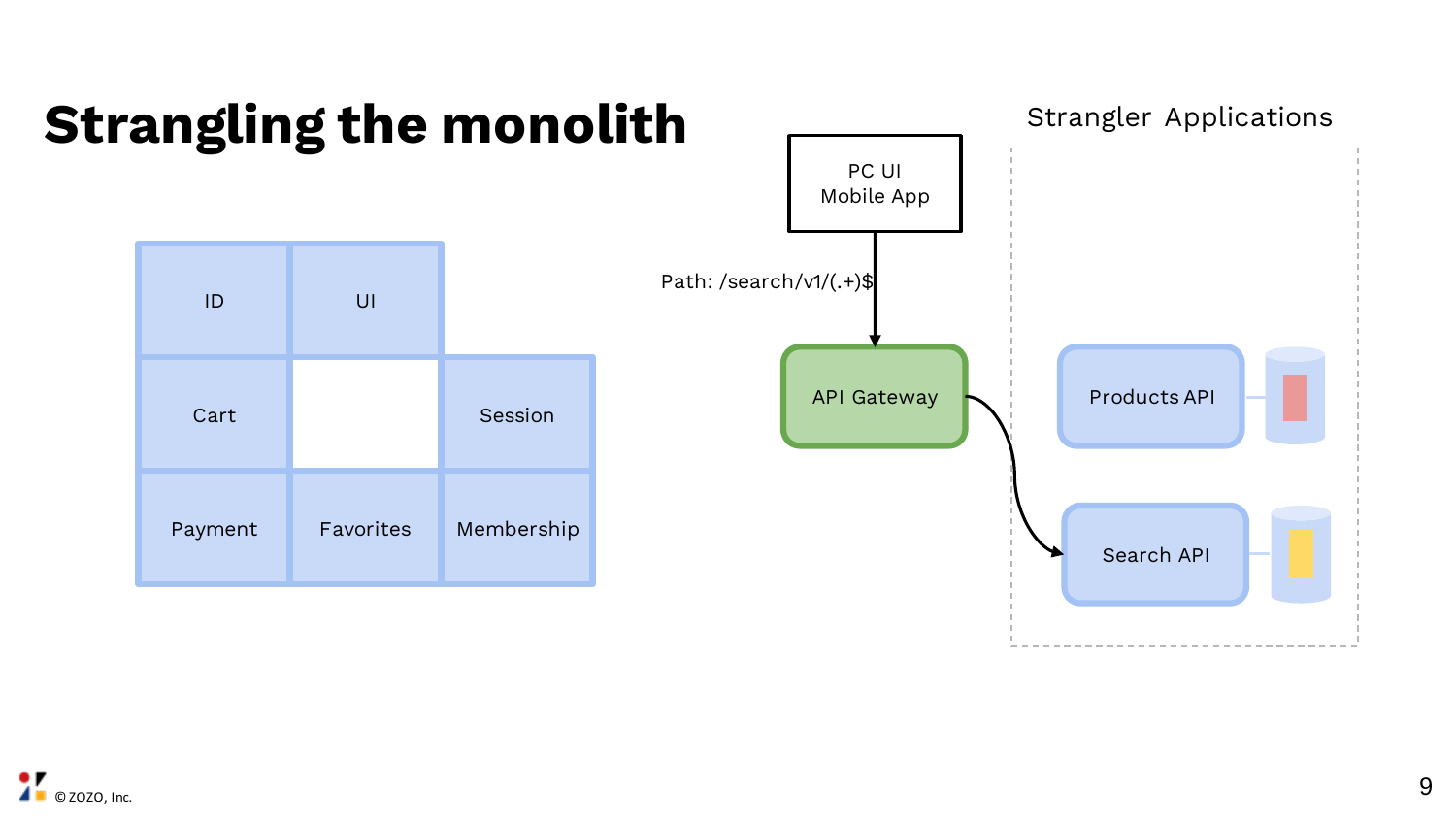![](_page_9_Figure_0.jpeg)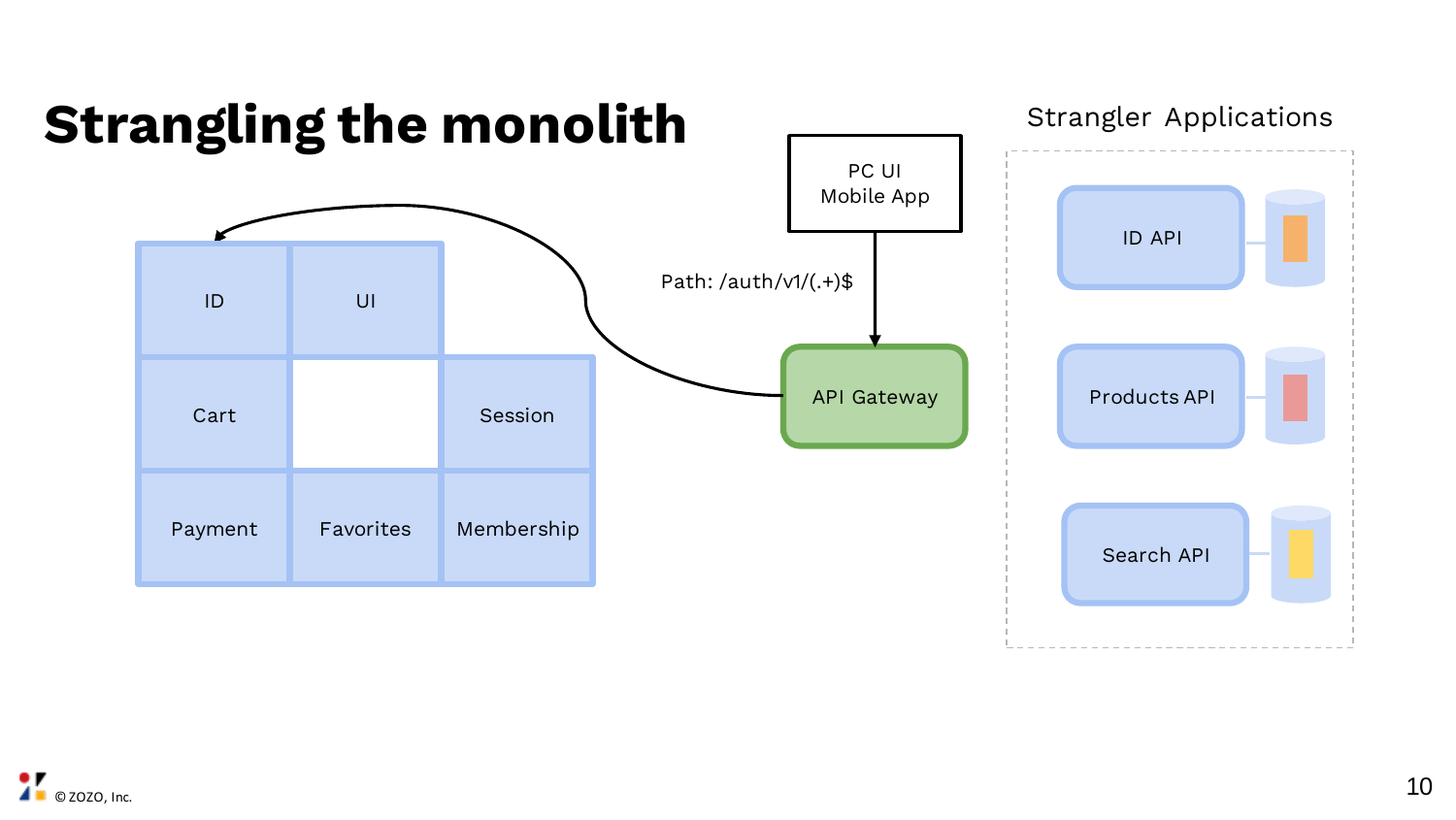![](_page_10_Figure_0.jpeg)

#### . r © ZOZO, Inc.  $\blacksquare$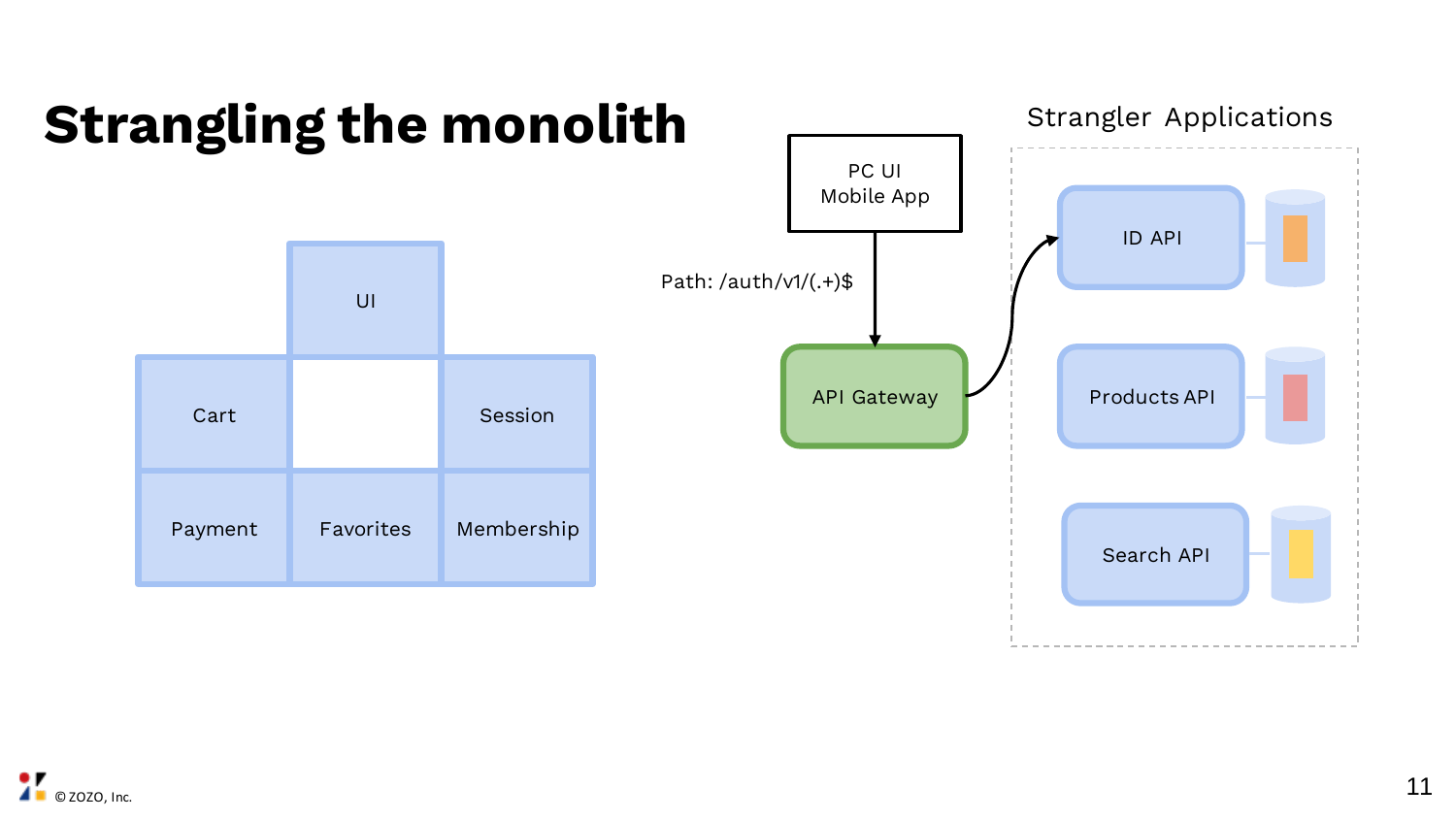# **Increased operational complexity and overhead**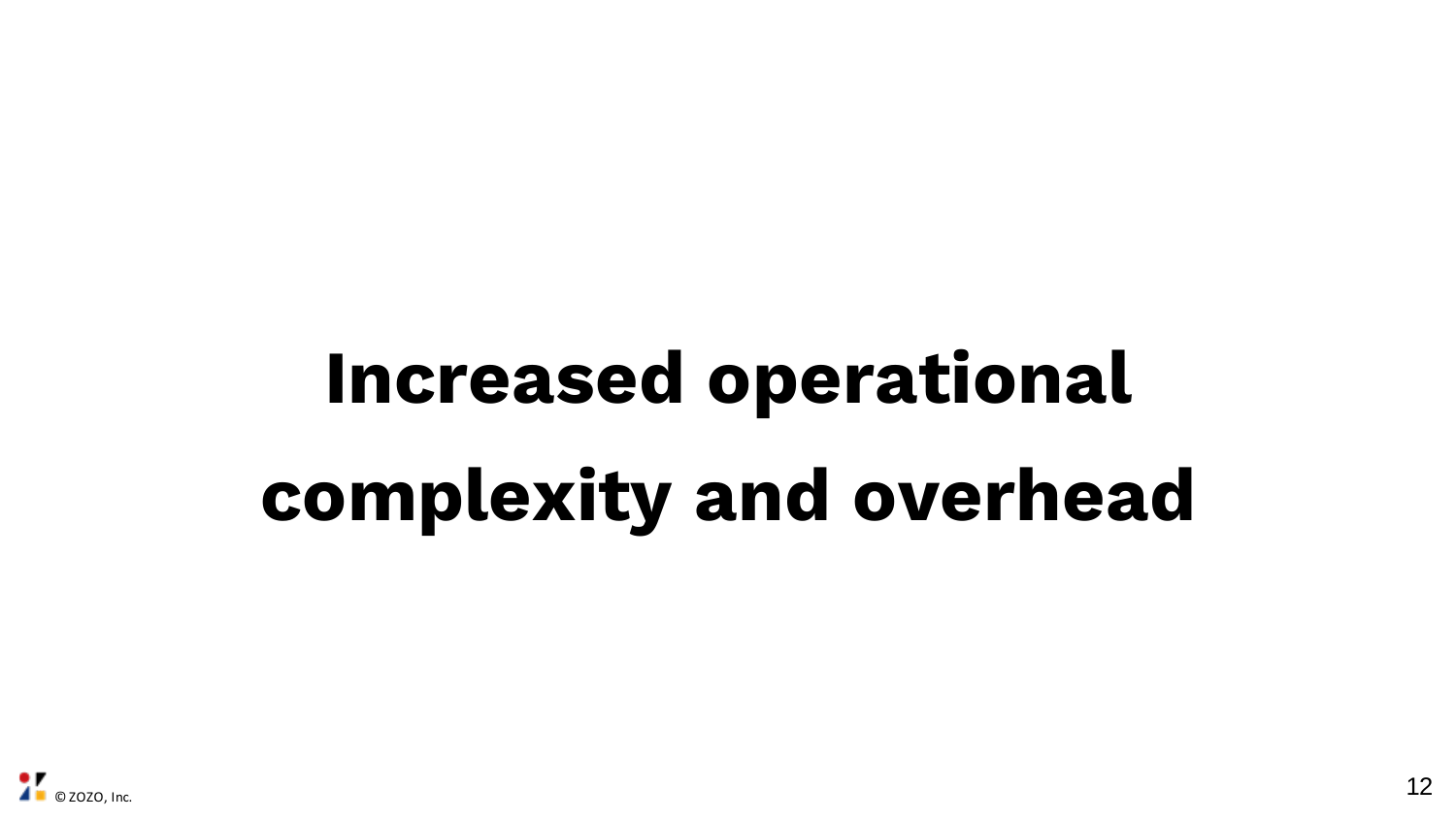![](_page_12_Figure_0.jpeg)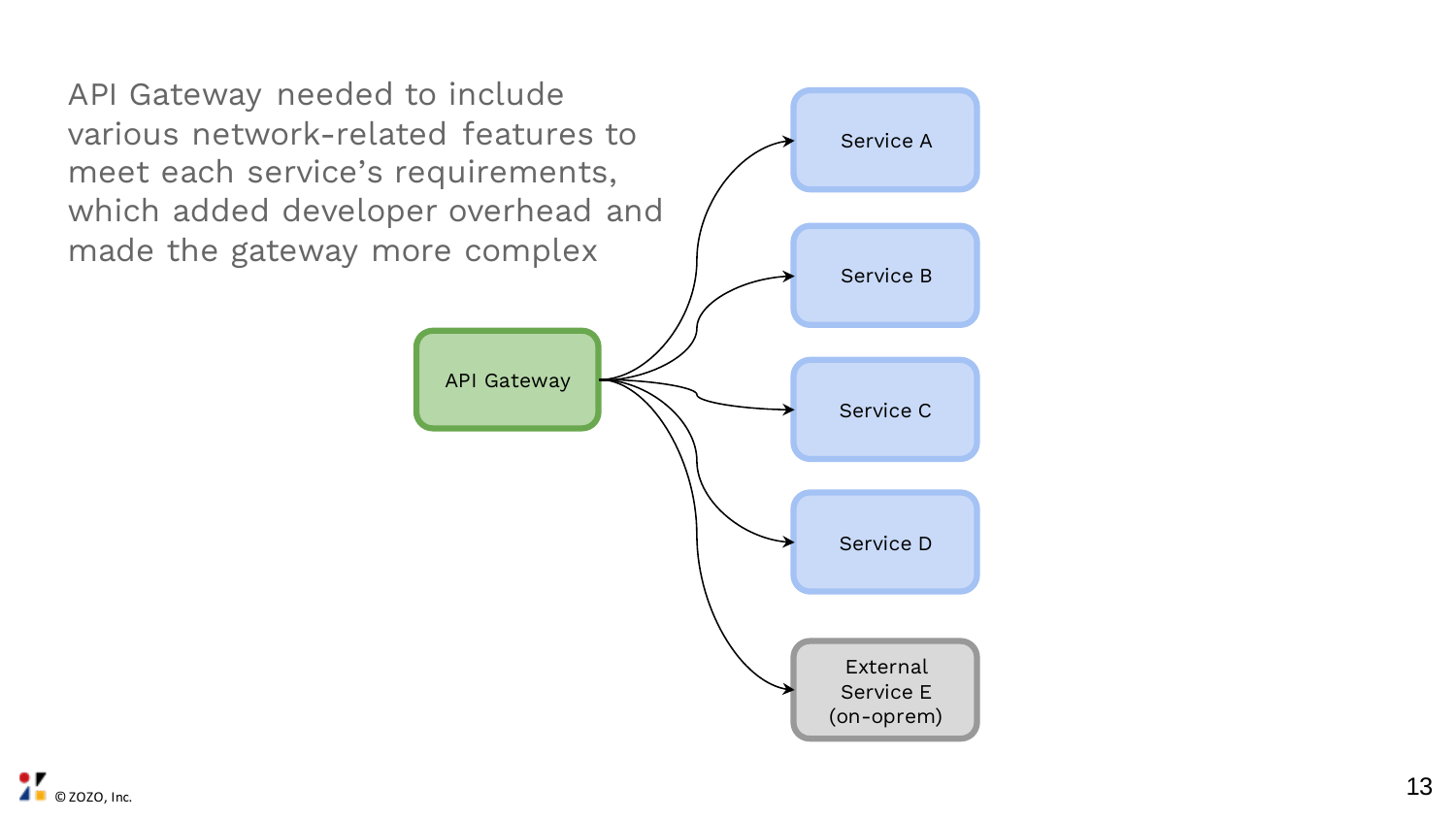![](_page_13_Figure_0.jpeg)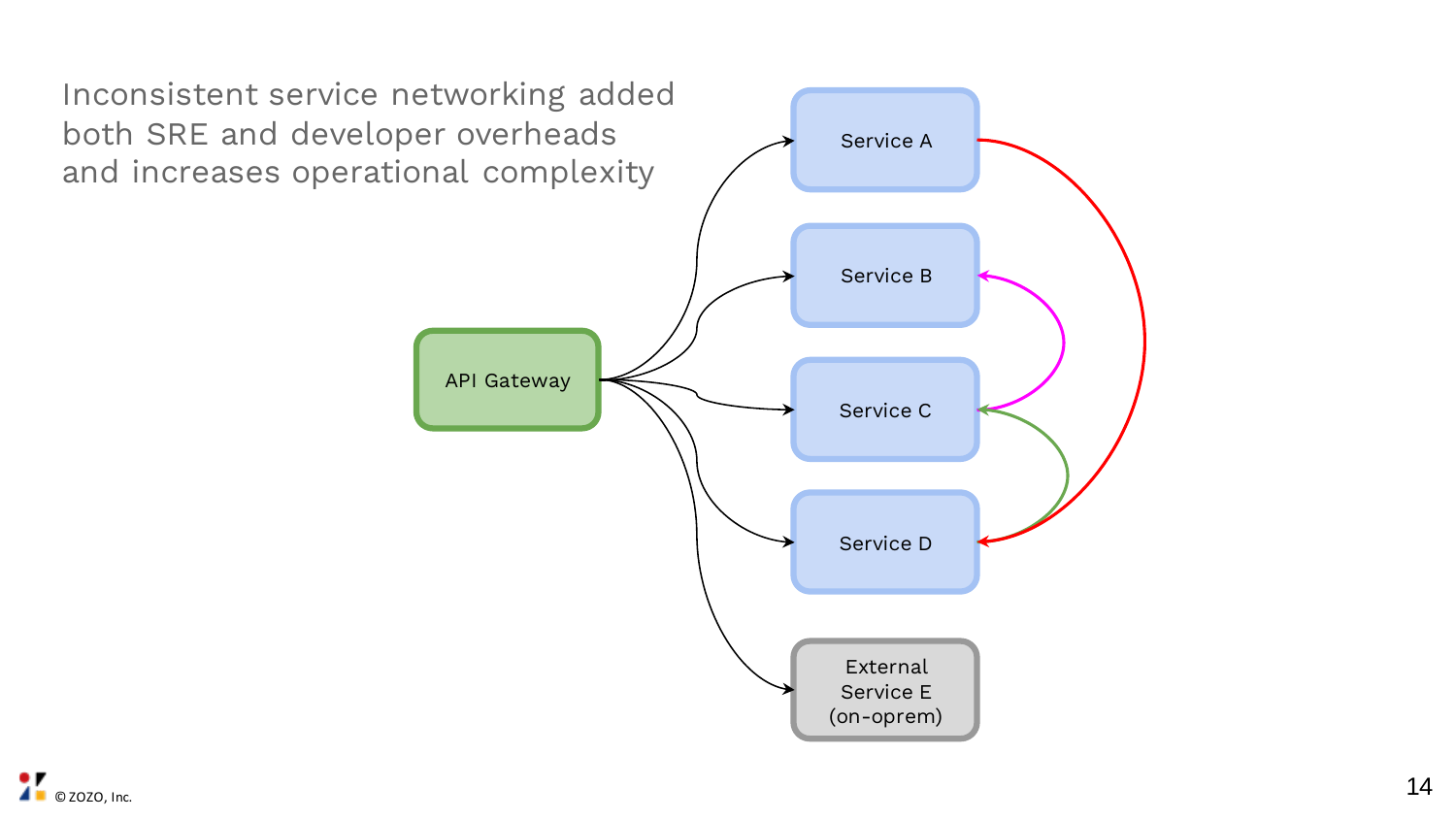![](_page_14_Figure_0.jpeg)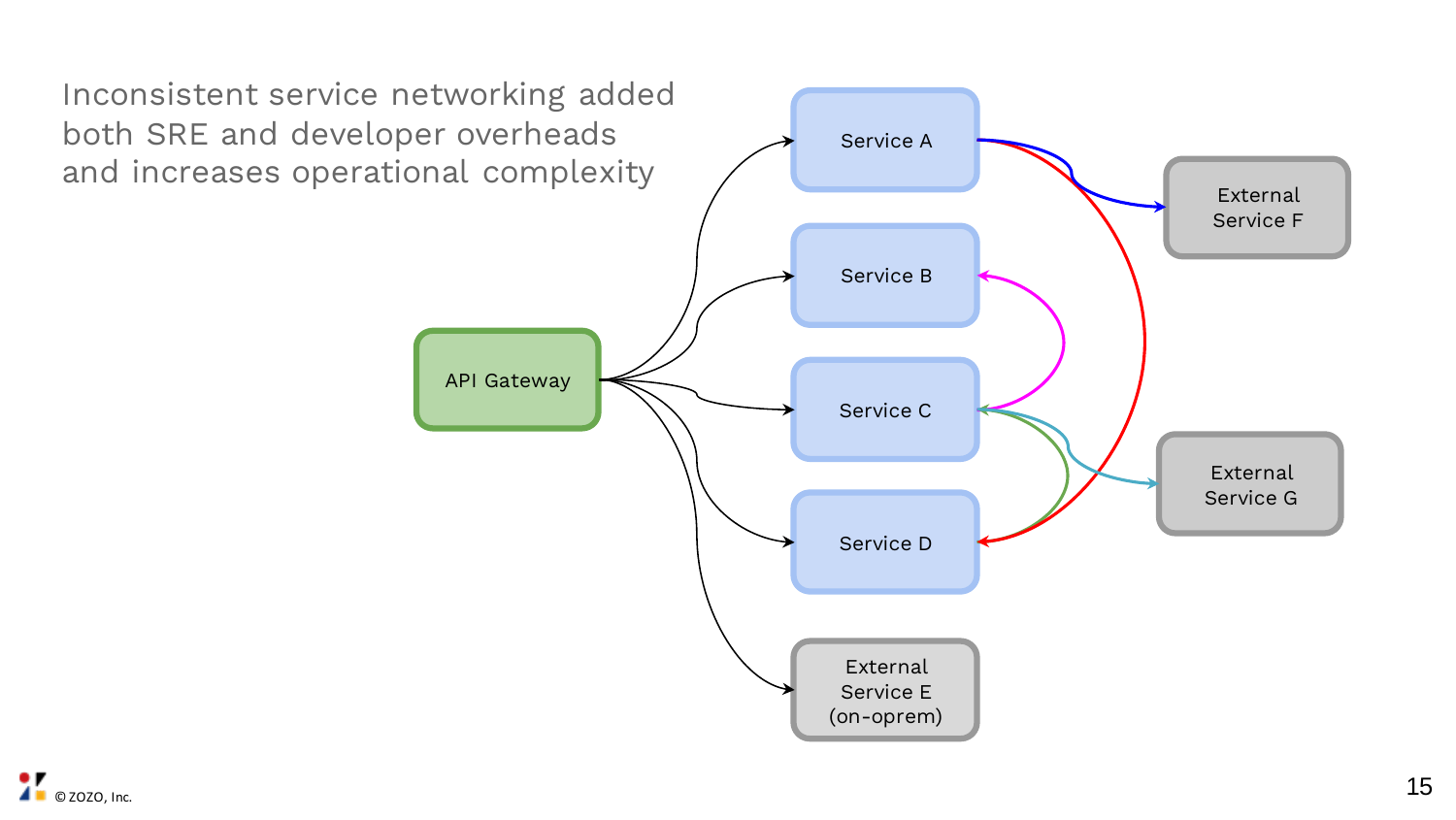## **Istio adoption**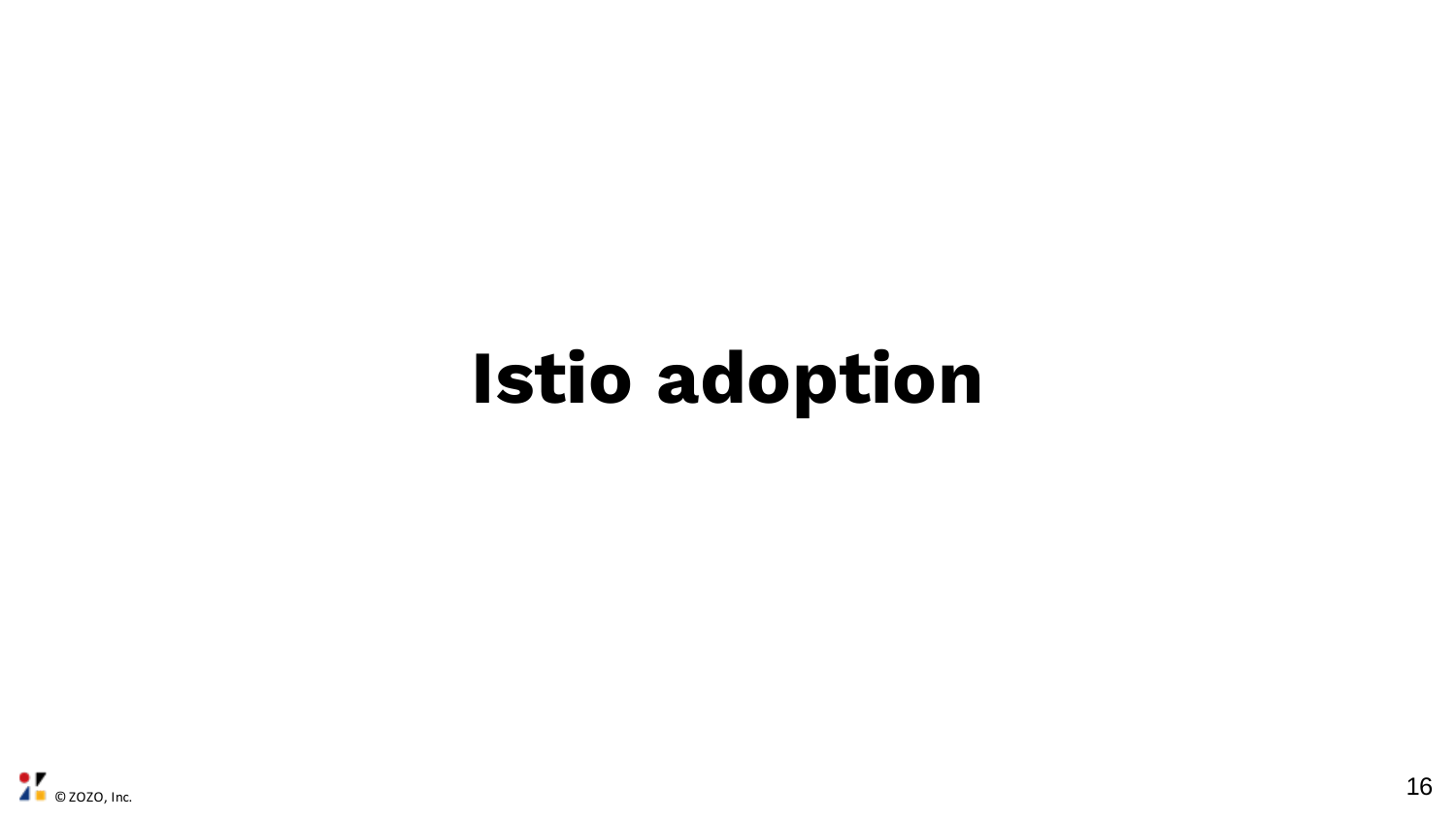### **ZOZOTOWN modernization**

![](_page_16_Figure_1.jpeg)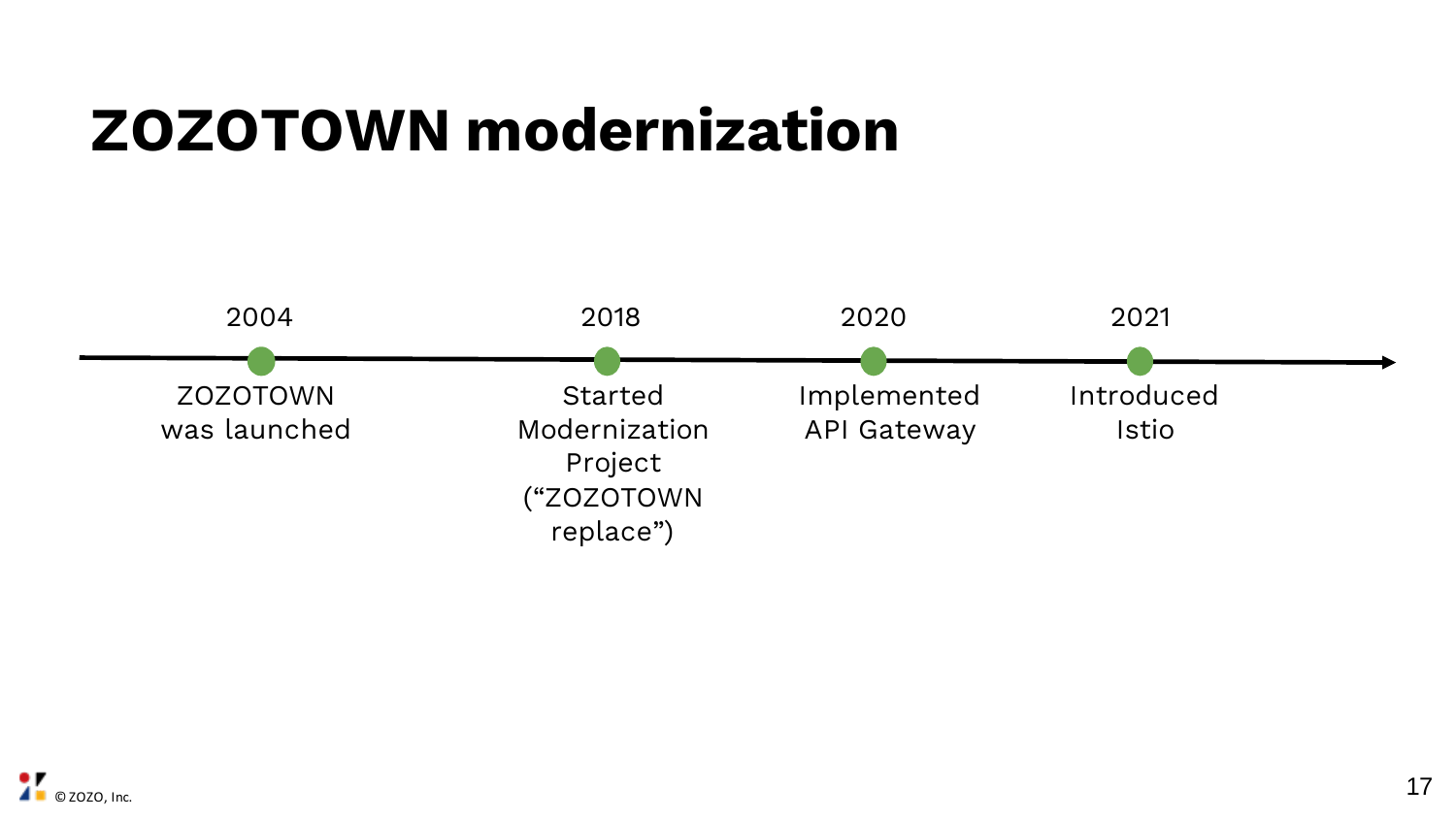### **Gradual introduction of istio**

- One microservice at a time
- Zero downtime deployments using Canary deployment strategy ○ ZOZO API Gateway weighted routing for microservice Pods
	- AWS ALB weighted target groups for API Gateway Pods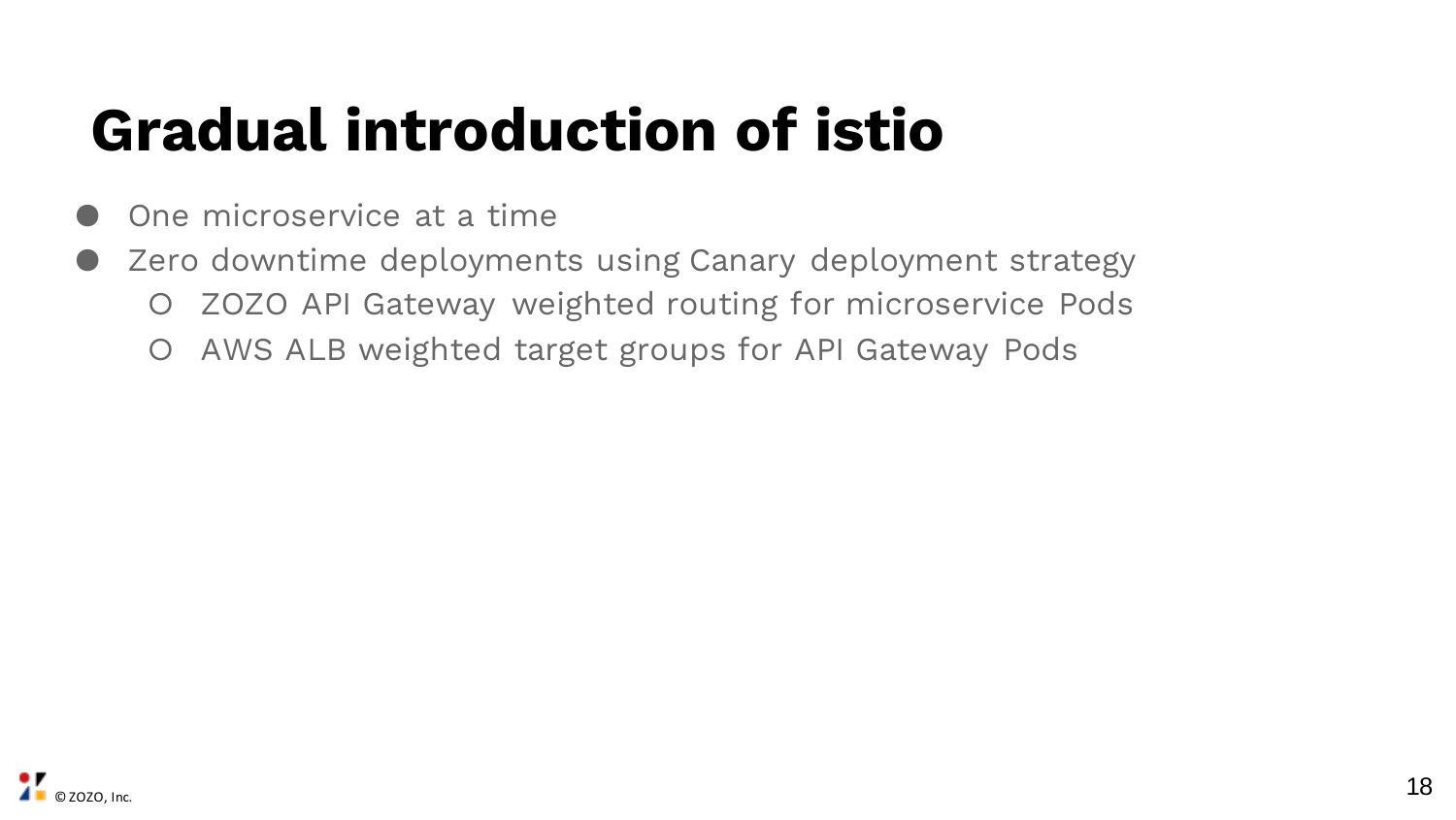### **Enabling istio on service Pods**

![](_page_18_Figure_1.jpeg)

#### (Static) Canary deployment leveraging **ZOZO API Gateway weighted routing**

| 1  | zozo-service-a:                                  |
|----|--------------------------------------------------|
| 2  | targets:                                         |
| 3  | - host: service-a-primary.ns-a.svc.cluster.local |
| 4  | port: 80                                         |
| 5  | weight: 100                                      |
| 6  | connect_timeout: 1000                            |
| 7  | max_idle_conns_per_host: 1000                    |
| 8  | max_try_count: 2                                 |
| 9  | retry base interval: 1                           |
| 10 | retry_max_interval: 1                            |
| 11 | read timeout: 5000                               |
| 12 | retry_cases:                                     |
| 13 | $-$ redirection                                  |
| 14 | - client error                                   |
| 15 | - server_error                                   |
| 16 | $-$ timeout                                      |
| 17 | retry_non_idempotent: true                       |
| 18 |                                                  |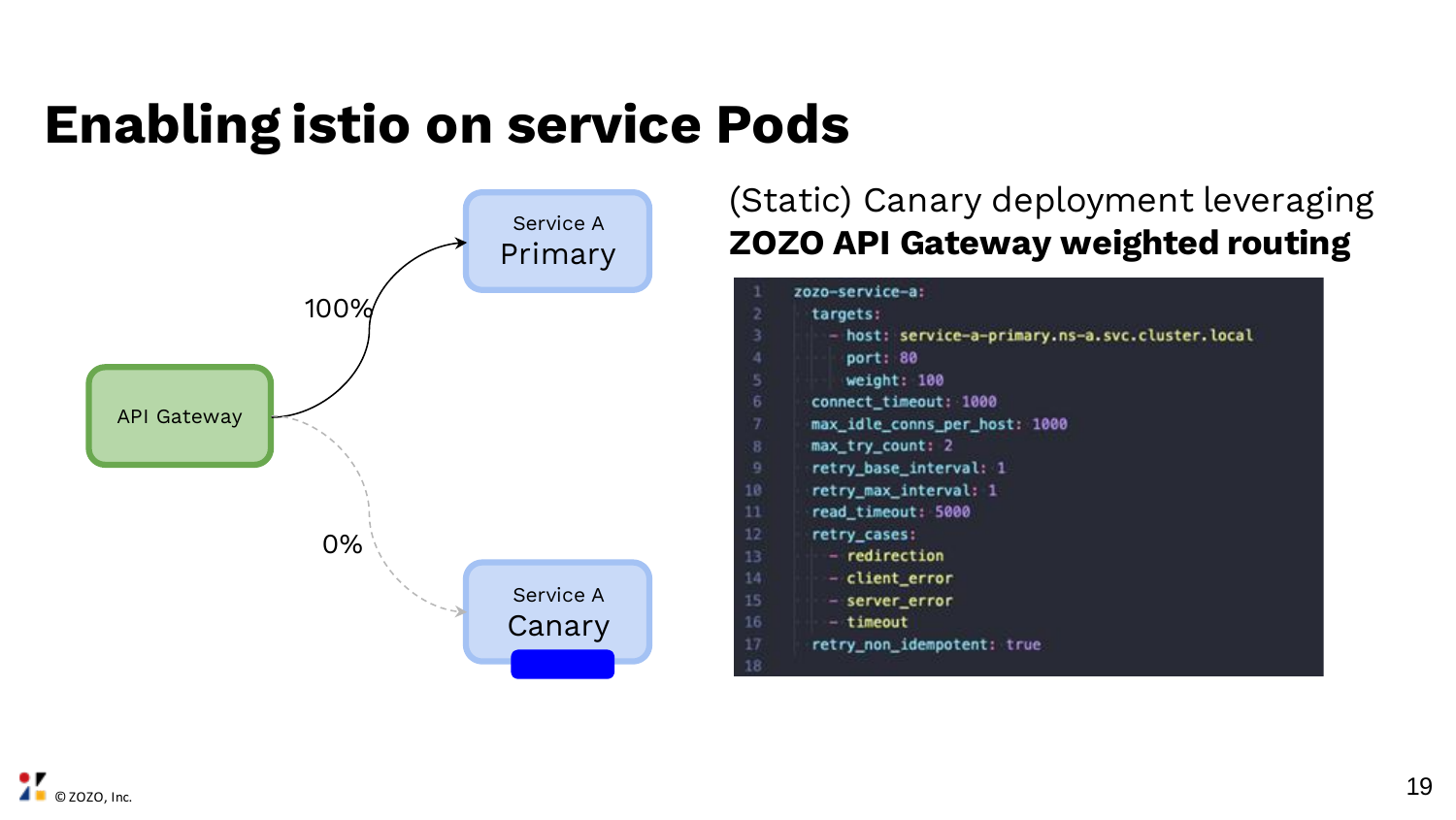### **Enabling istio on service Pods**

![](_page_19_Figure_1.jpeg)

#### (Static) Canary deployment leveraging **ZOZO API Gateway weighted routing**

| host: service-a-primary.ns-a.svc.cluster.local<br>port: 80<br>weight: 90<br>6.<br>API Gateway<br>$-$ id: canary<br>$\mathbf{g}$<br>port: 80<br>10<br>weight: 10<br>connect_timeout: 1000<br>11<br>12<br>10%<br>13<br>max_try_count: 2<br>retry_base_interval: 1<br>14<br>Service A<br>retry_max_interval: 1<br>15.<br>Canary<br>16<br>read_timeout: 5000<br>17<br>retry_cases:<br>18<br>- redirection | host: service-a-canary.ns-a.svc.cluster.local<br>max_idle_conns_per_host: 1000 |
|-------------------------------------------------------------------------------------------------------------------------------------------------------------------------------------------------------------------------------------------------------------------------------------------------------------------------------------------------------------------------------------------------------|--------------------------------------------------------------------------------|
| 19.<br>- client_error<br>20<br>- server_error<br>21<br>$-$ timeout<br>22<br>© ZOZO, Inc.                                                                                                                                                                                                                                                                                                              | retry_non_idempotent: true<br>20                                               |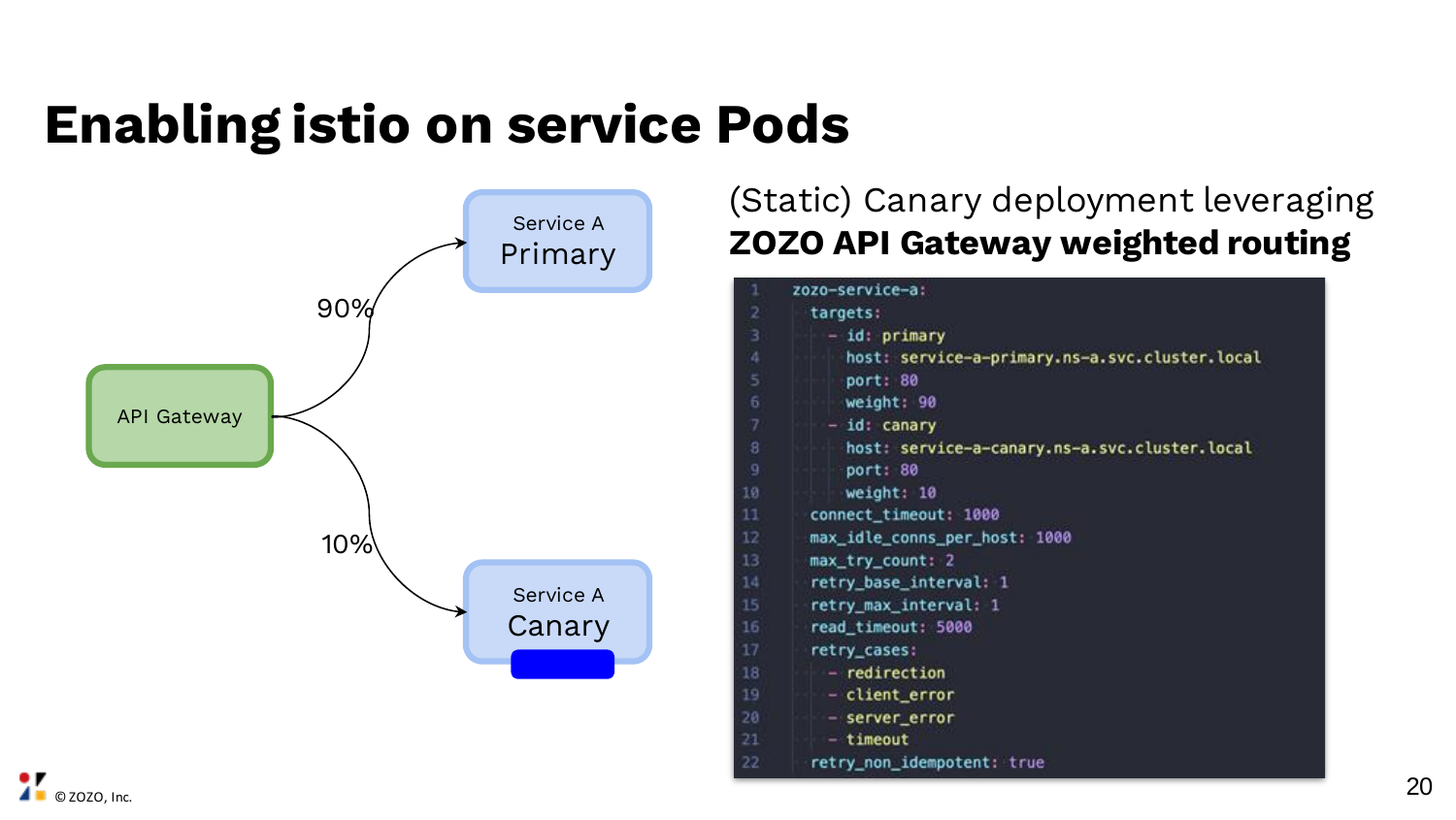### **Enabling istio on service Pods**

![](_page_20_Figure_1.jpeg)

#### (Static) Canary deployment leveraging **ZOZO API Gateway weighted routing**

| 1  | zozo-service-a:                                 |
|----|-------------------------------------------------|
| 2  | targets:                                        |
| 3  | - host: service-a-canary.ns-a.svc.cluster.local |
| 4  | port: 80                                        |
| 5  | weight: 100                                     |
| б  | connect_timeout: 1000                           |
| 7  | max_idle_conns_per_host: 1000                   |
| 8  | max_try_count: 2                                |
| -9 | retry base interval: 1                          |
| 10 | retry_max_interval: 1                           |
| 11 | read_timeout: 5000                              |
| 12 | retry_cases:                                    |
| 13 | $-$ redirection                                 |
| 14 | - client error                                  |
| 15 | - server_error                                  |
| 16 | $-$ timeout                                     |
| 17 | retry_non_idempotent: true                      |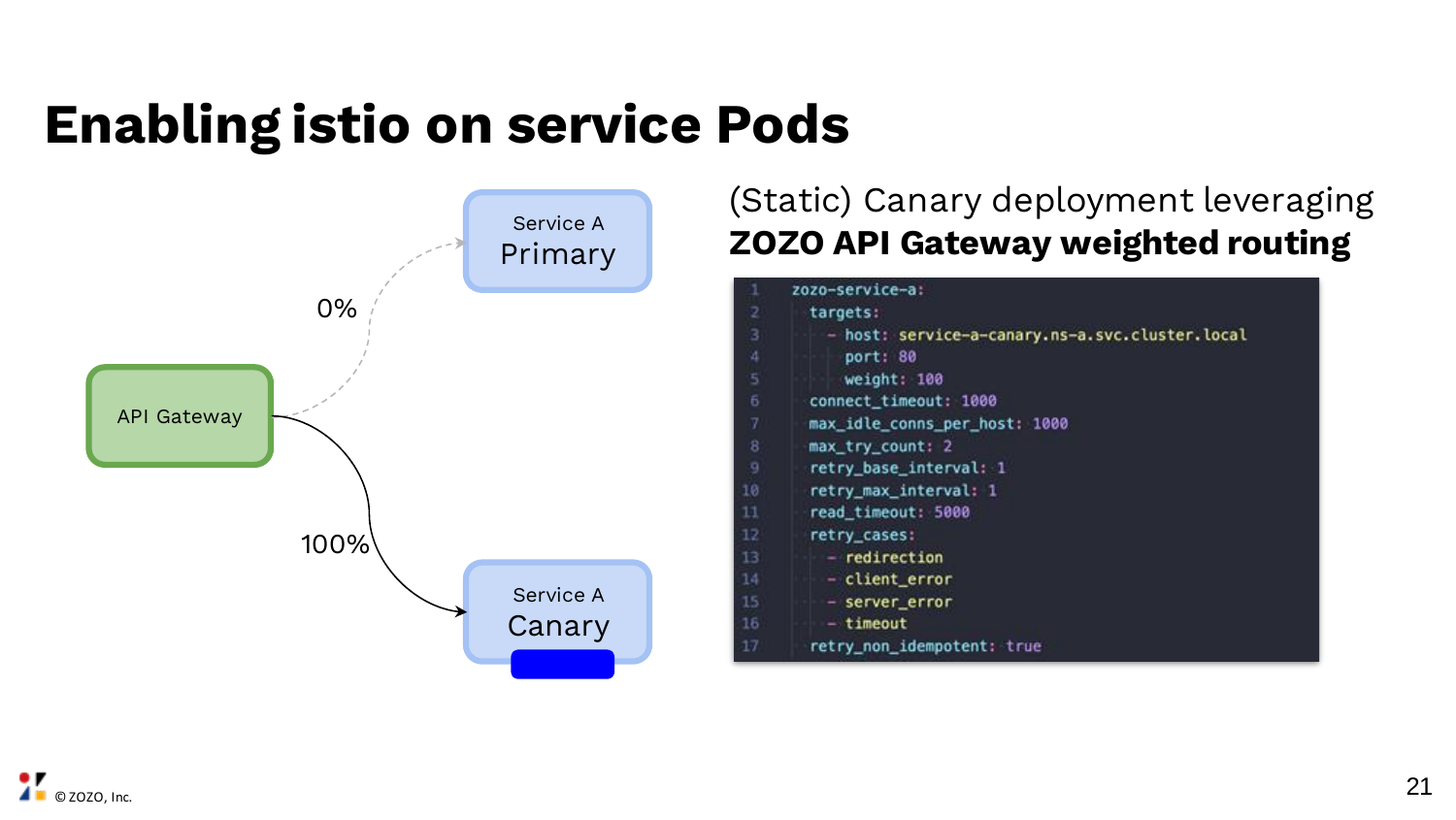Now service-to-service and service-toexternal service communication can be consistently handled by Istio!

![](_page_21_Figure_1.jpeg)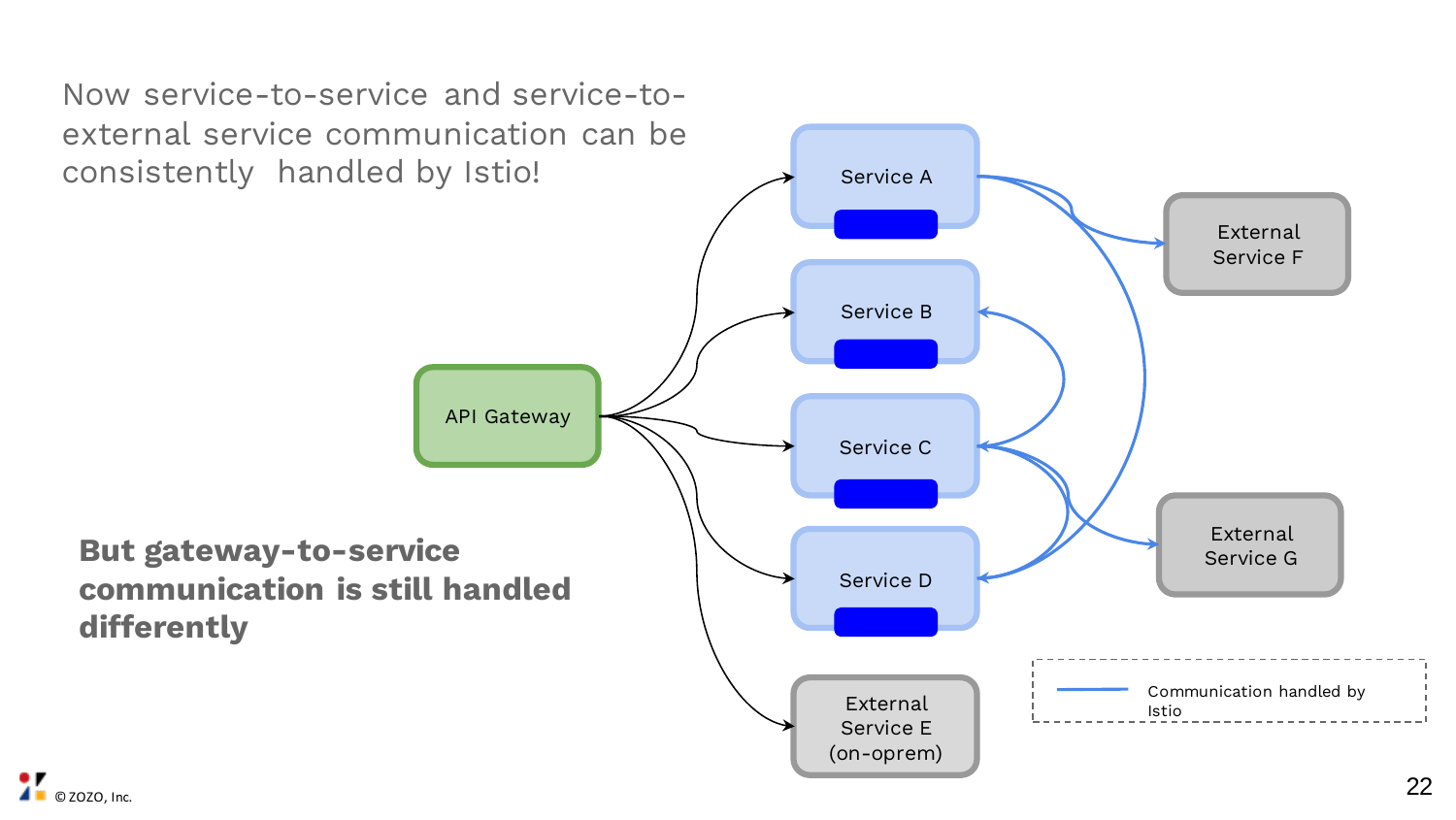# **Refactoring of ZOZO API Gateway to fit in with Istio**

![](_page_22_Picture_1.jpeg)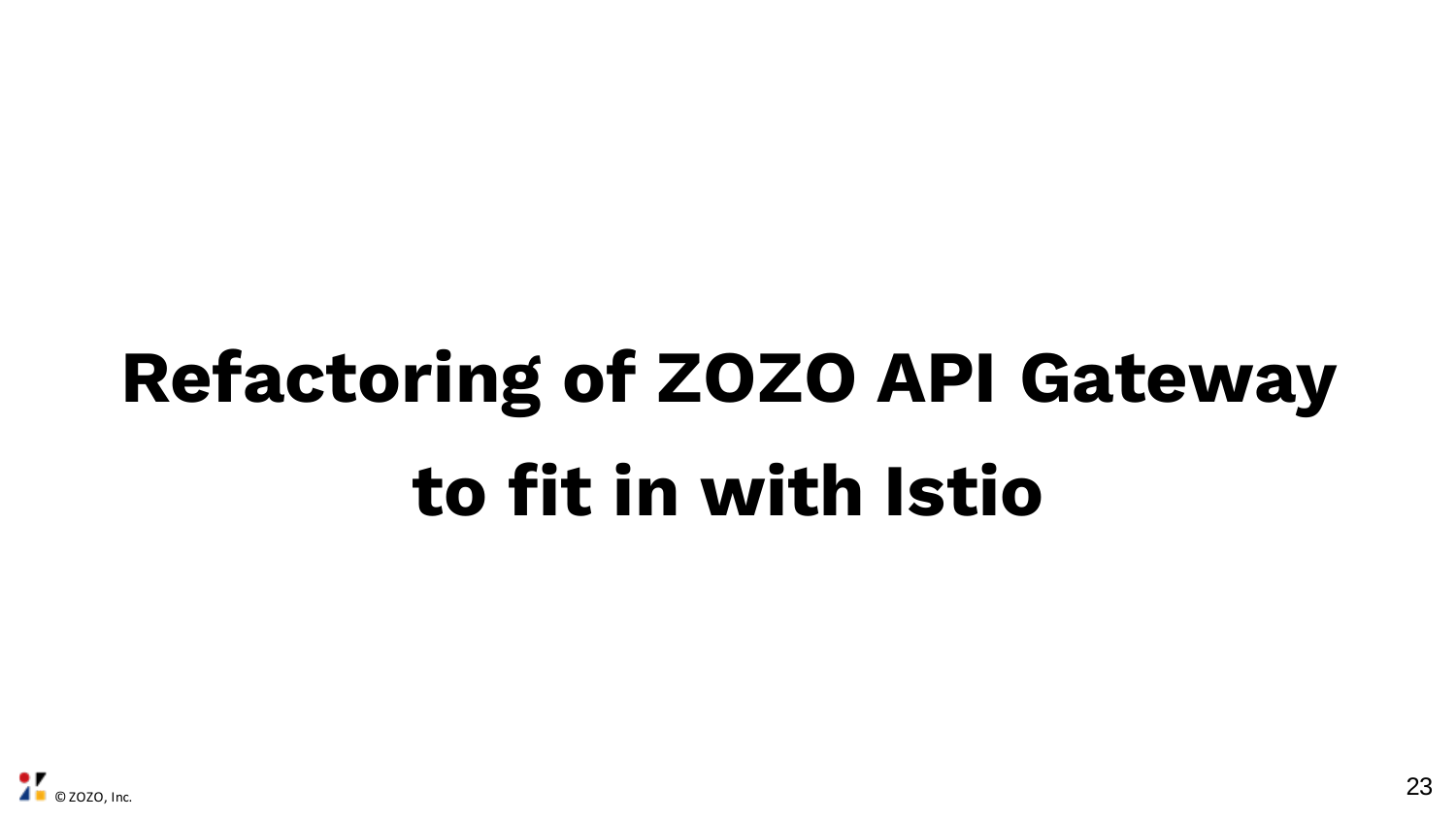### **ZOZO API Gateway's Original Features**

#### **ZOZO API Gateway = ZOZO's Go-based in-house API Gateway**

API Client Auth URI path-based routing Logging (Access log) Client-based IP whitelist Membership Auth Throttling Retries Timeouts Weigh-based routing Gzip encoding Failover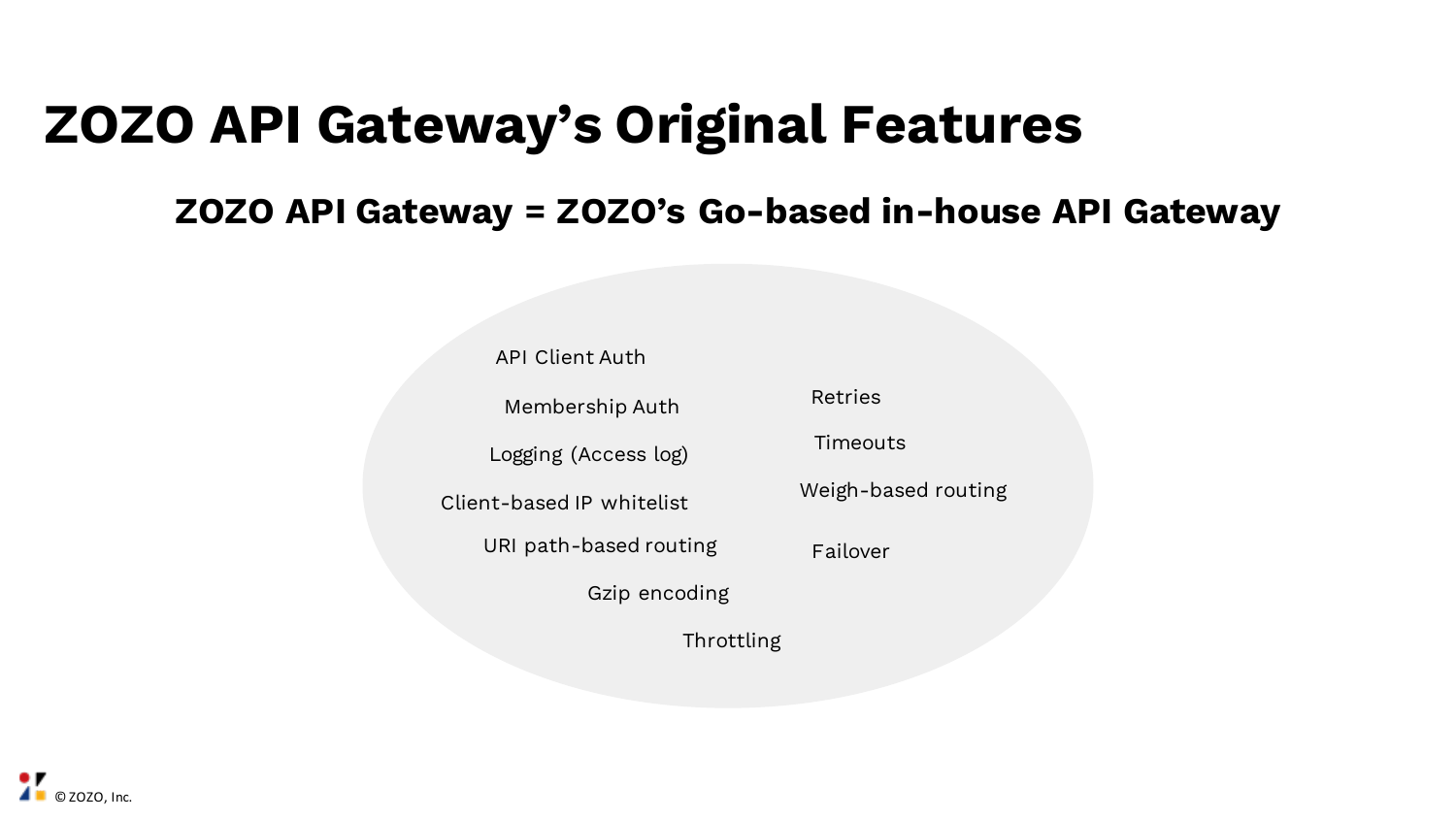### **Refactoring ZOZO API Gateway to fit in with Istio**

#### **ZOZO API Gateway Istio / Service Mesh**

![](_page_24_Figure_2.jpeg)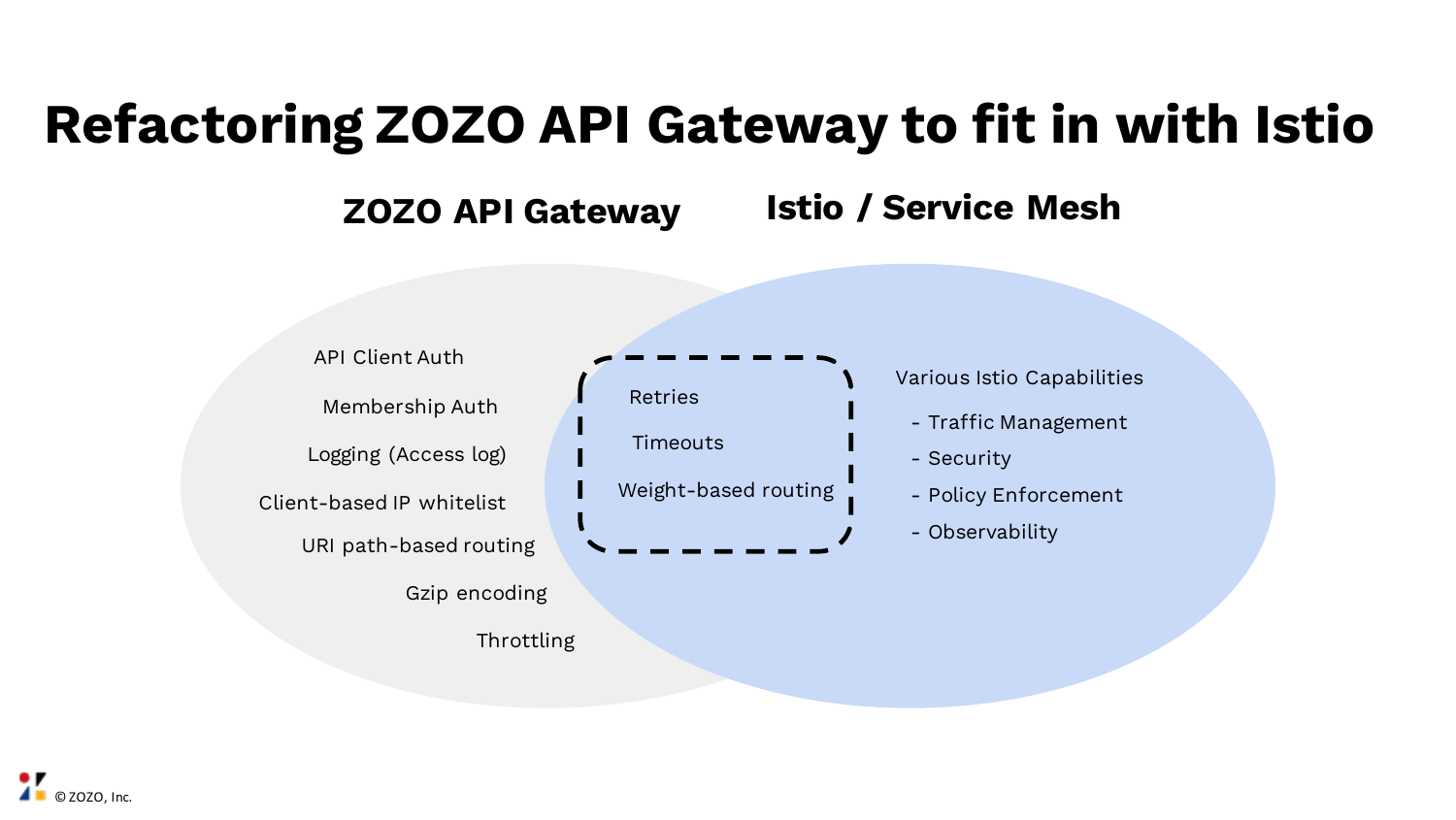### **Enabling istio on API Gateway Pods**

![](_page_25_Figure_1.jpeg)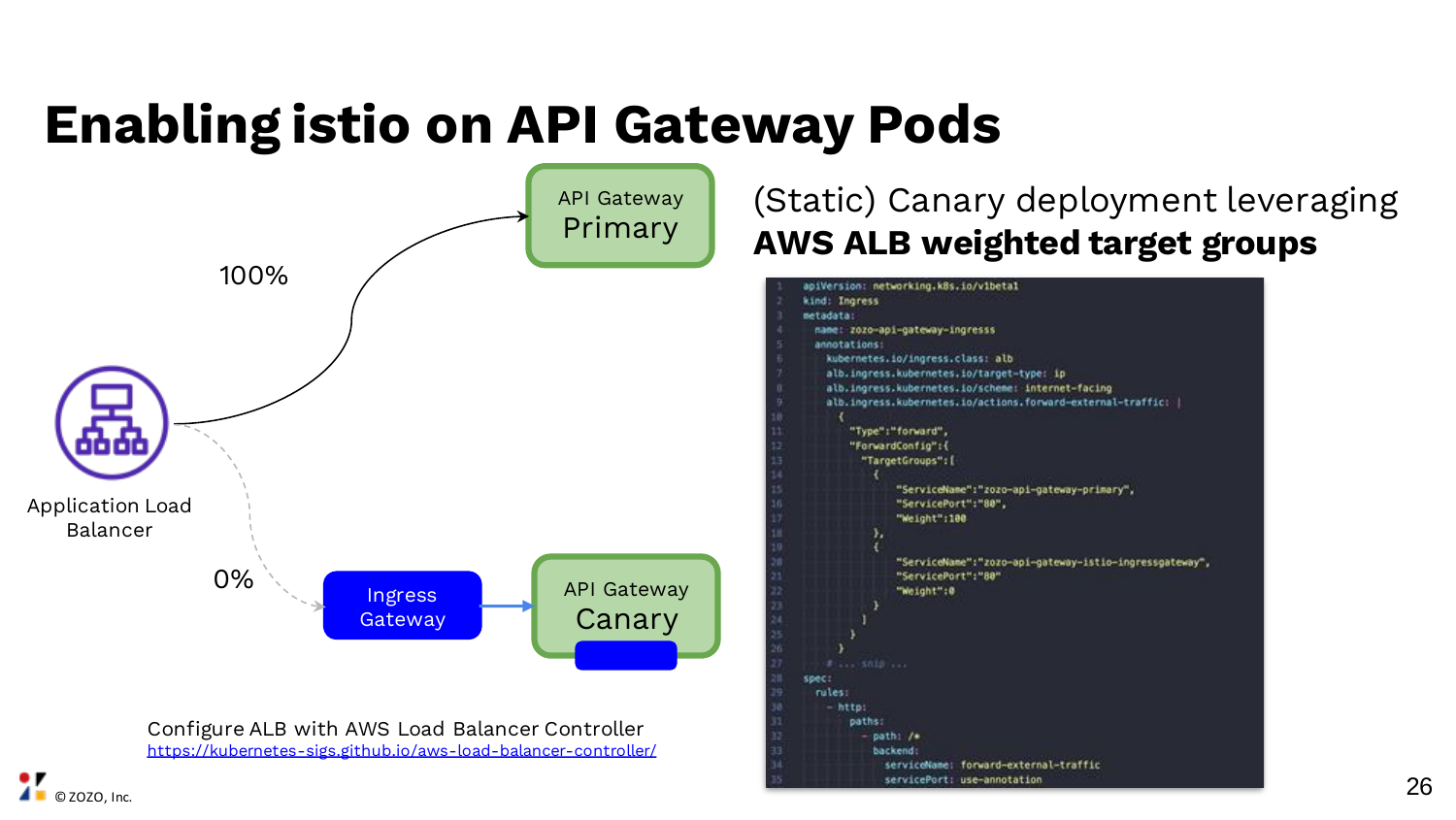### **Enabling istio on API Gateway Pods**

![](_page_26_Figure_1.jpeg)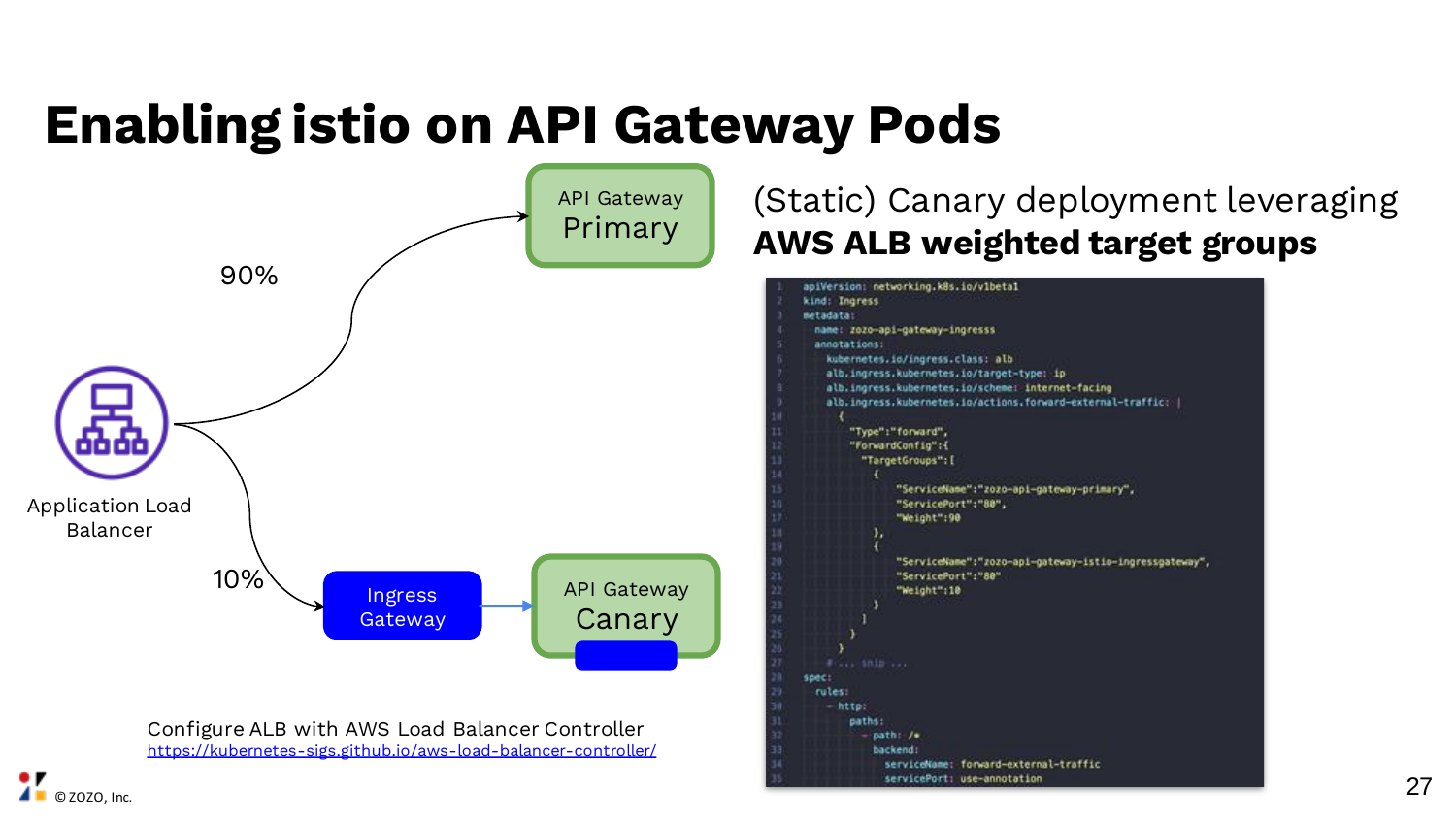### **Enabling istio on API Gateway Pods**

![](_page_27_Figure_1.jpeg)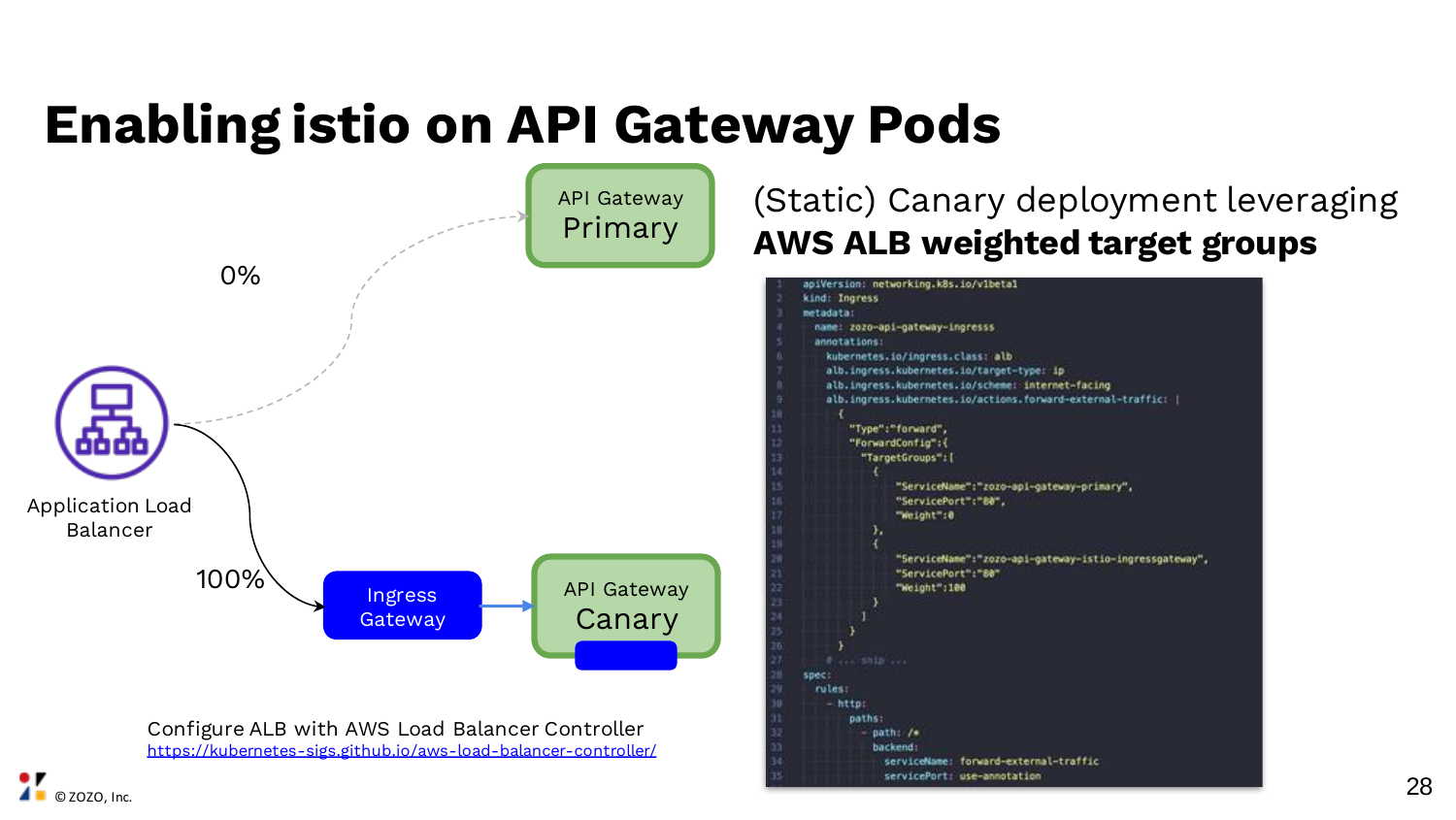![](_page_28_Figure_0.jpeg)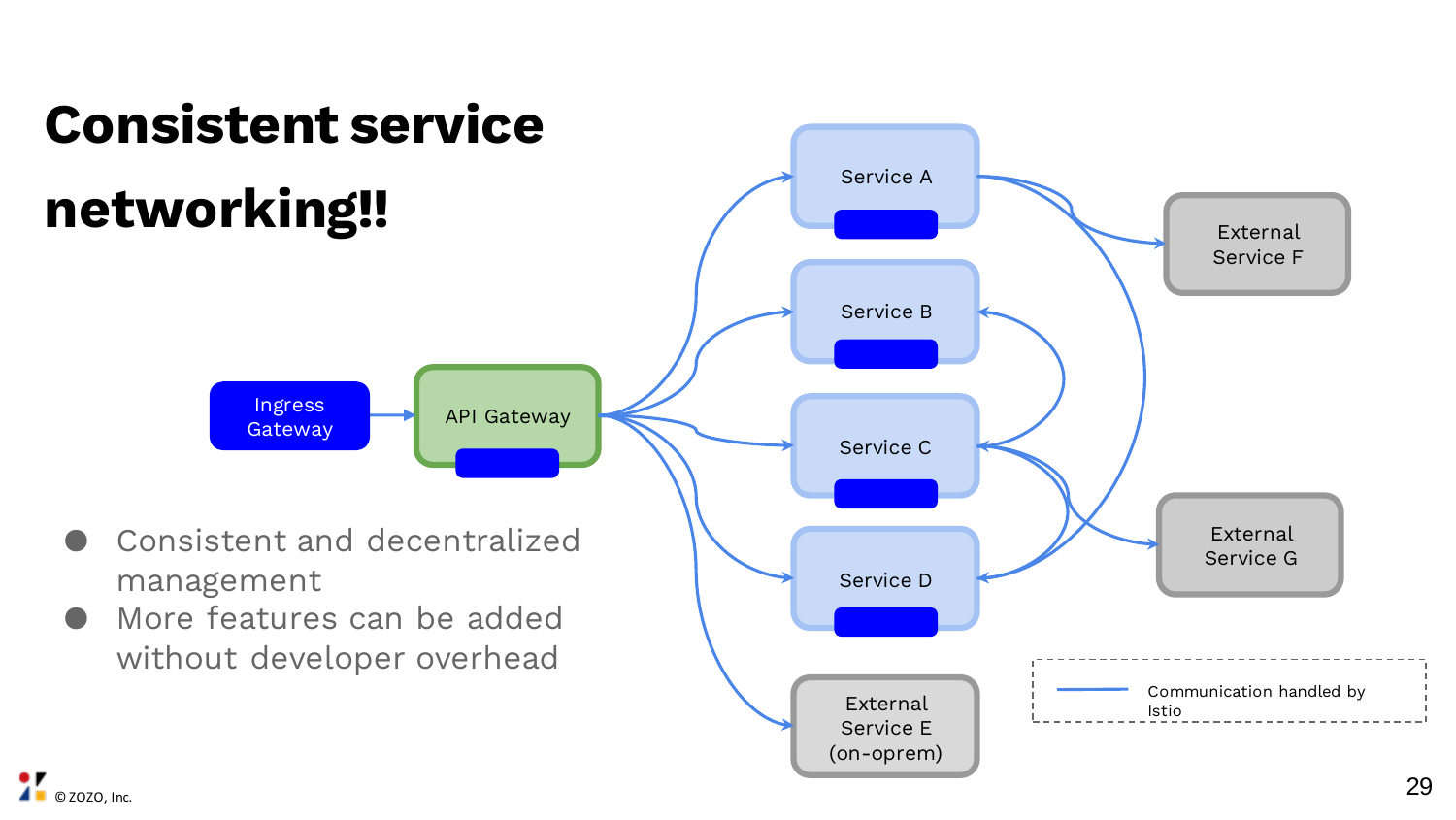### **Consistent service networking!!**

| 1              | apiVersion: networking.istio.io/v1alpha3      |
|----------------|-----------------------------------------------|
| $\overline{c}$ | kind: VirtualService                          |
| 3              | metadata:                                     |
| 4              | name: zozo-service-api                        |
| 5              | spec:                                         |
| 6              | hosts:                                        |
| $\overline{7}$ | - zozo-service-api.ns-b.svc.cluster.local     |
| 8              | http:                                         |
| $\overline{9}$ | - name: default                               |
| 10             | route:                                        |
| 11             | - destination:                                |
| 12             | host: zozo-service-api.ns-b.svc.cluster.local |
| 13             | subset: zozo-service-api-primary              |
| 14             | weight: 100                                   |
| 15             | $-$ destination:                              |
| 16             | host: zozo-service-api.ns-b.svc.cluster.local |
| 17             | subset: zozo-service-api-canary               |
| 18             | weight: 0                                     |
| 19             | retries:                                      |
| 20             | attempts: 1                                   |
| 21             | perTryTimeout: 5.5s                           |
| 22             | retryOn: 5xx                                  |
| 23             | timeout: 11s                                  |

#### **VirtualService DestinationRule**

| apiVersion: networking.istio.io/vlalpha3      |
|-----------------------------------------------|
| kind: DestinationRule                         |
| metadata:                                     |
| name: zozo-service-api                        |
| spec:                                         |
| host: zozo-service-api.ns-b.svc.cluster.local |
| trafficPolicy:                                |
| connectionPool:                               |
| tcp.                                          |
| maxConnections: 10                            |
| http:                                         |
| http1MaxPendingRequests 10                    |
| http2MaxRequests: 100                         |
| maxRequestsPerConnection: 2                   |
| outlierDetection:                             |
| consecutiveErrors: 10                         |
| interval: In                                  |
| baseEjectionTime: 3m                          |
| maxEjectionPercent: 100                       |
| subsets:                                      |
| - name: zozo-service-api-primary              |
| labels:                                       |
| version: zozo-service-api-primary             |
| - name: zozo-service-api-canary               |
| tabels:                                       |
| version: zozo-service-api-canary              |
|                                               |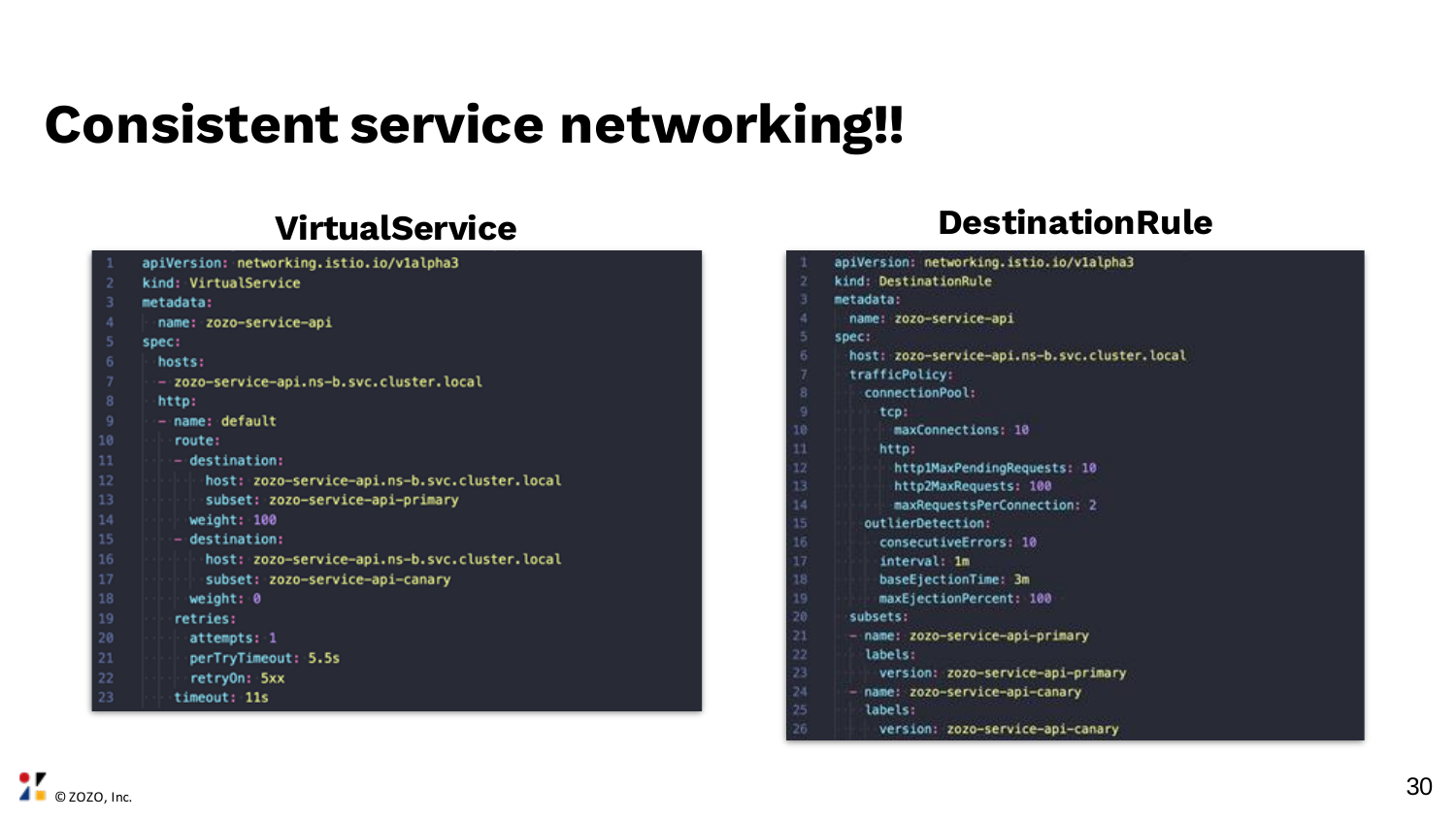## **Further Istio adoption for better resiliency and DevOps experiences**

- Dynamic canary release deployment (Progressive Delivery)
- Further refactoring of ZOZO API Gateway for better fit in with Istio
- More automated and safer istio upgrade
- Expand service mesh across multiple k8s clusters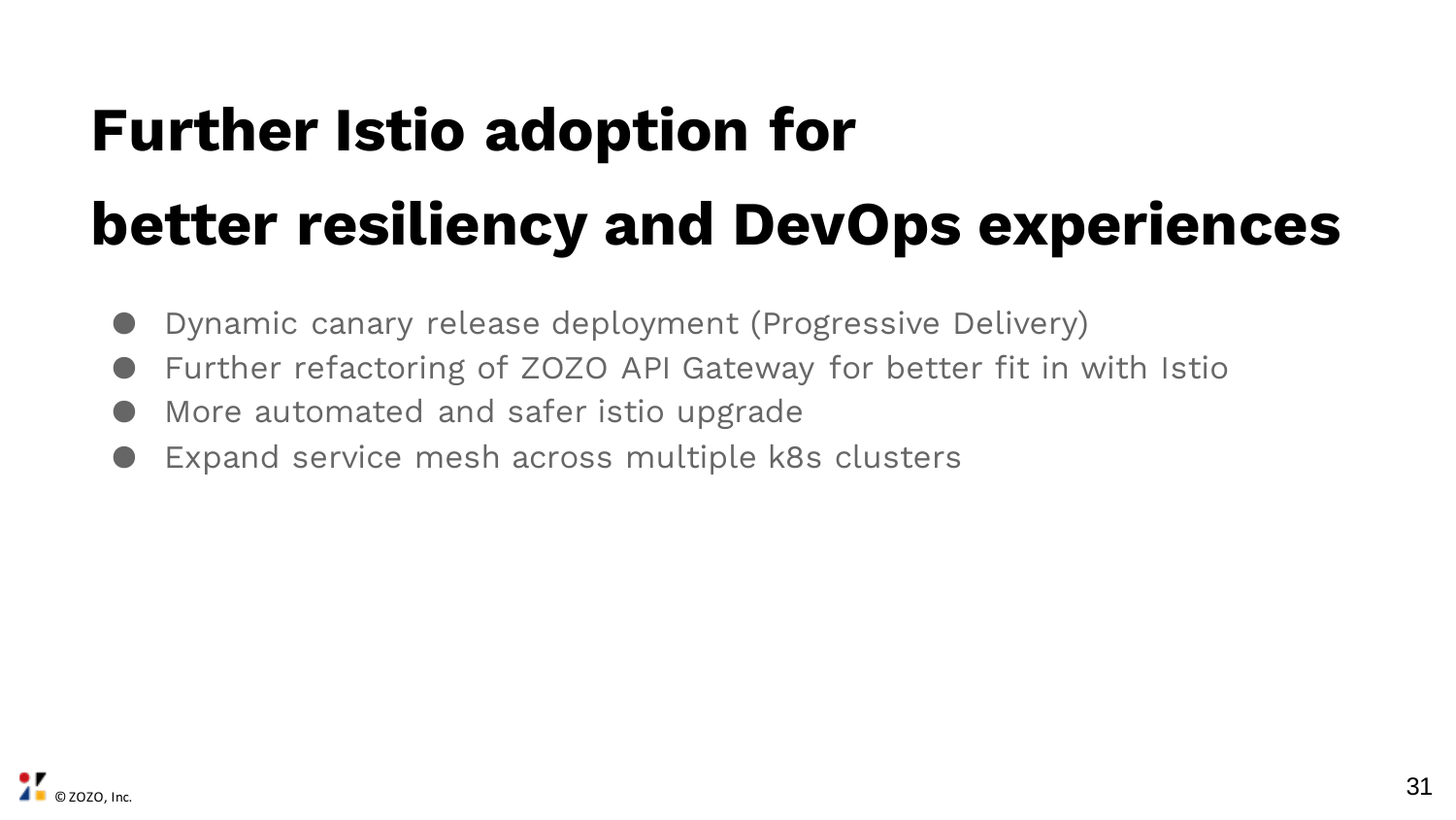### **Recap**

- Gradual migration from monolith to microservices with strangler application pattern
- Increased operational complexity and overhead
- Istio adoption
	- Refactoring of ZOZO API gateway to fit in with Istio
	- Gradual introduction of istio with static canary release deployment
- Further istio adoption for better resiliency and DevOps experiences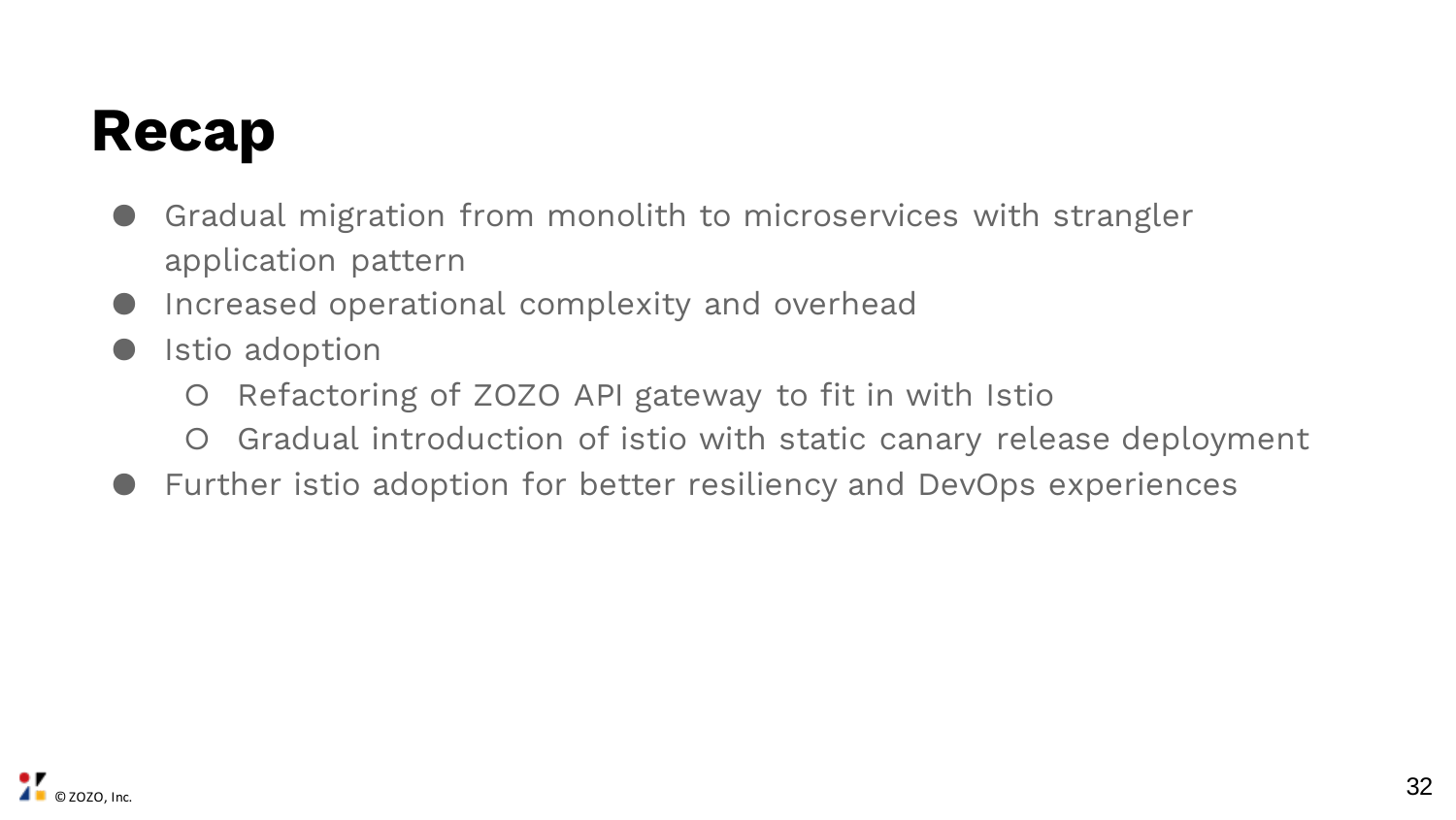# **Thank you!**

Yoichi Kawasaki @yokawasa

![](_page_32_Picture_2.jpeg)

![](_page_32_Picture_3.jpeg)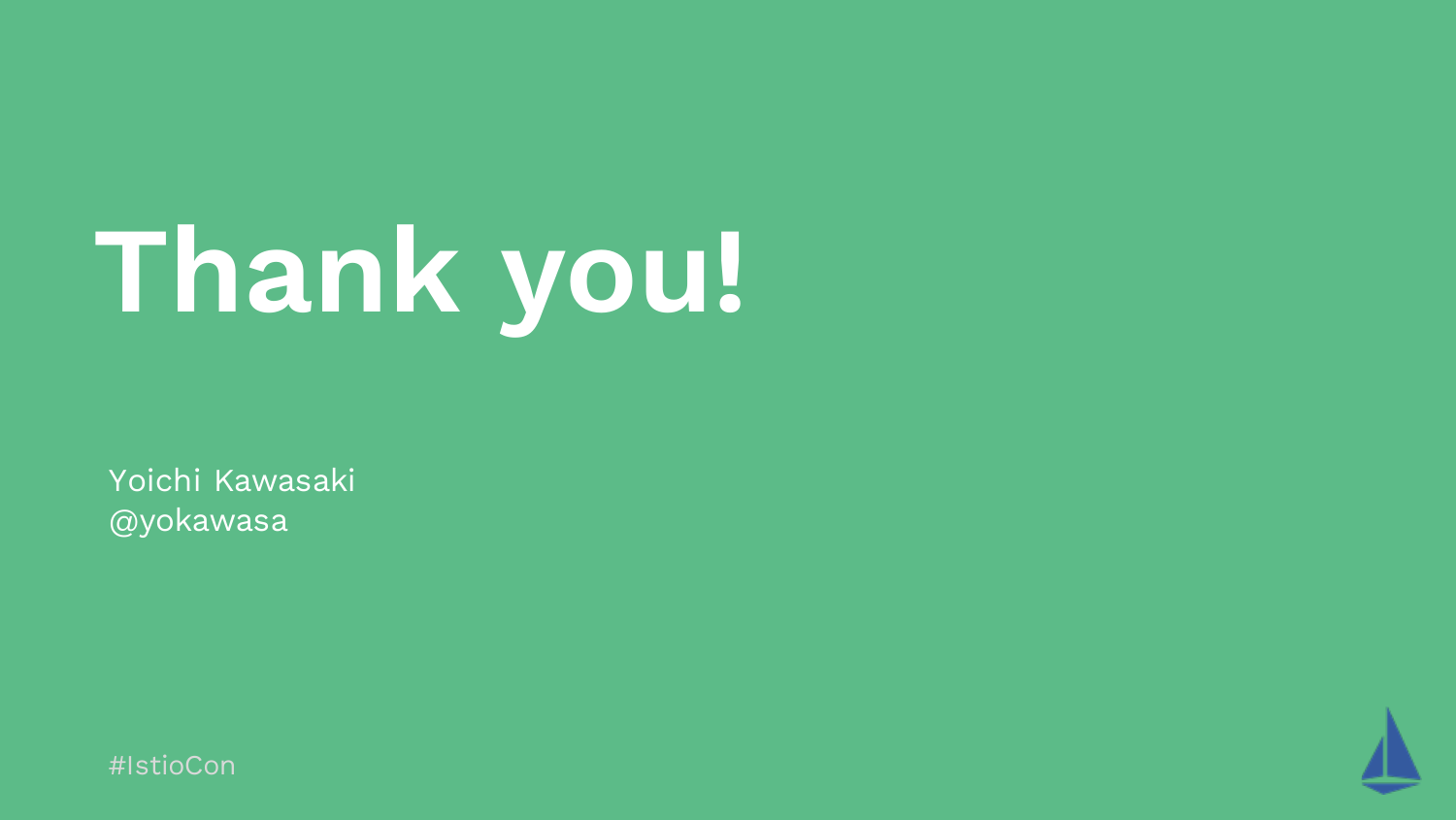# $\frac{1}{2}$ **ZOZO**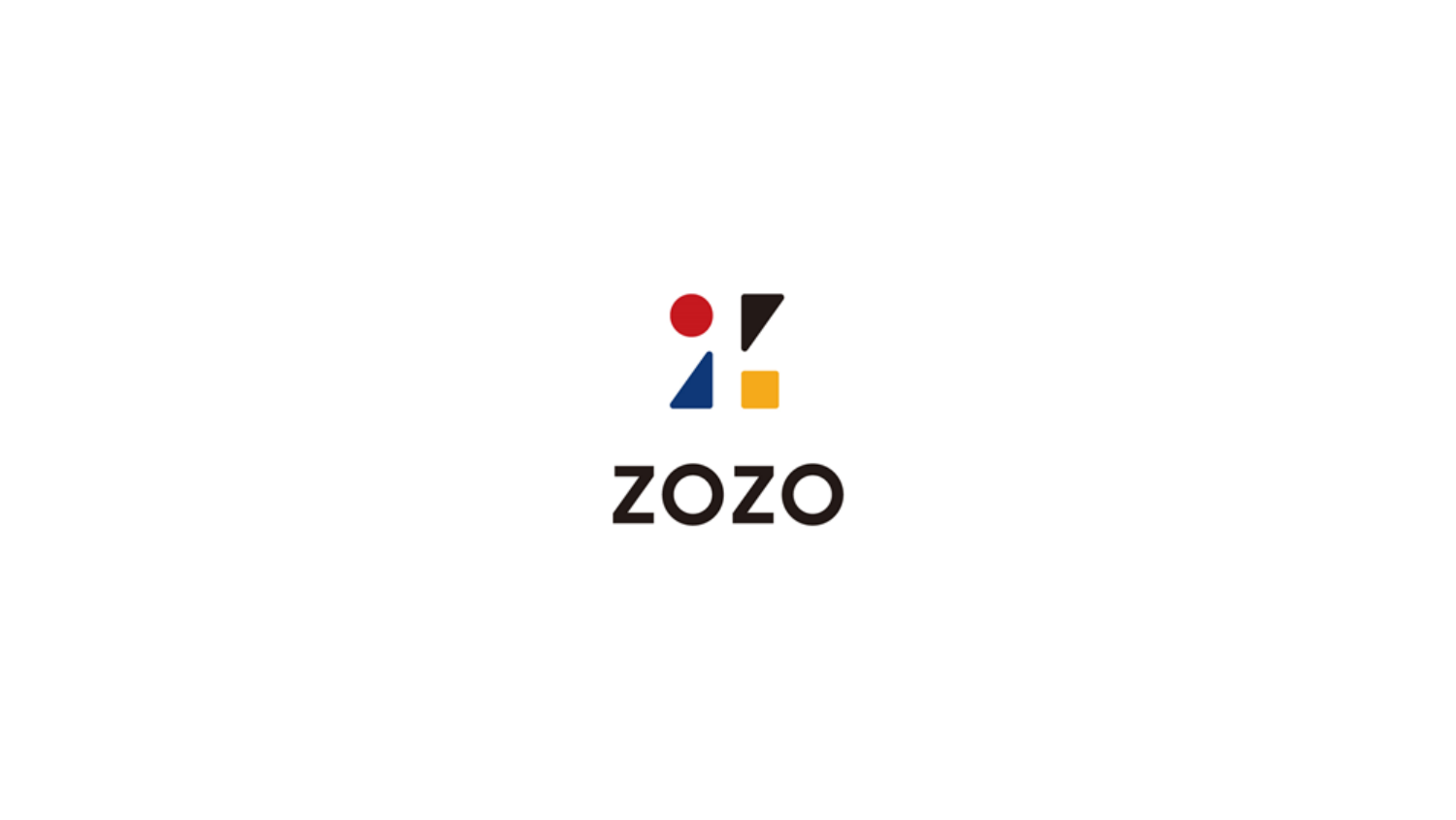### **Template - Title**

Template - Add your content

You can use other template/format for inner slides, just please use the cover and closing (thank you) slides that we provide.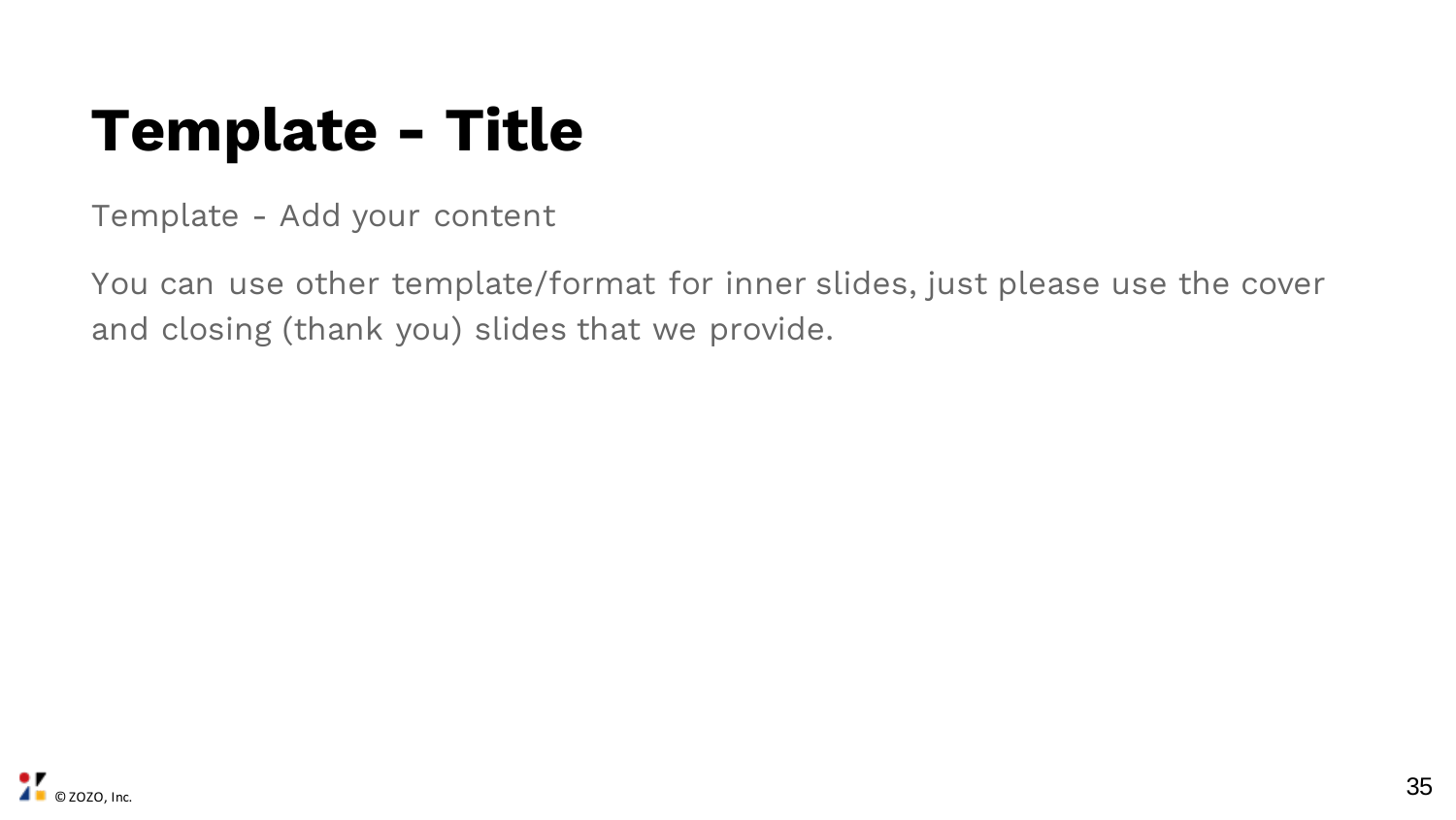### **Sample slide**

Add your content

You can use other template/format for inner slides, just please use the cover and closing (thank you) slides that we provide.

![](_page_35_Picture_3.jpeg)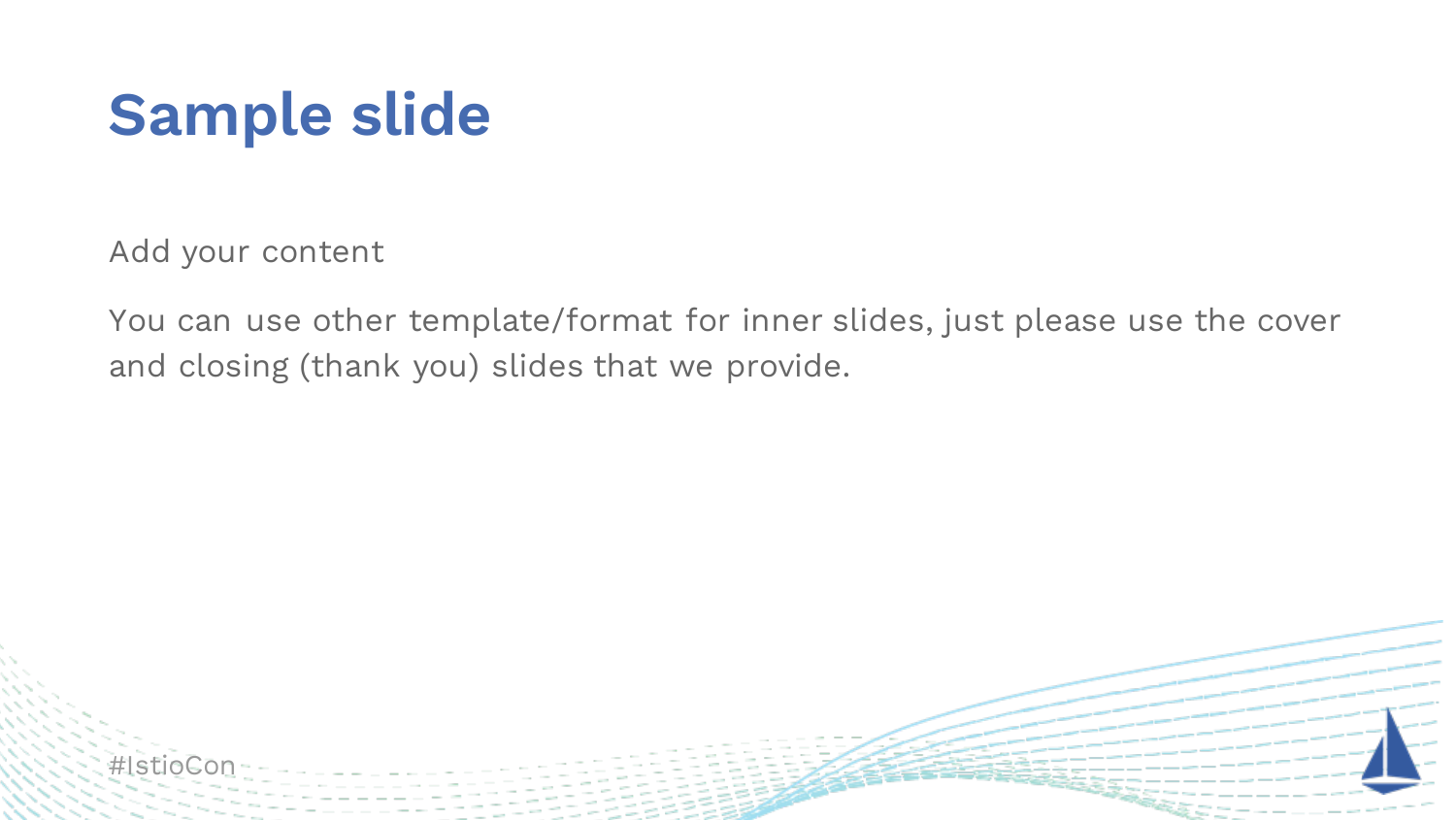### **icons**

https://aws.amazon.com/jp/architecture/icons/

![](_page_36_Picture_2.jpeg)